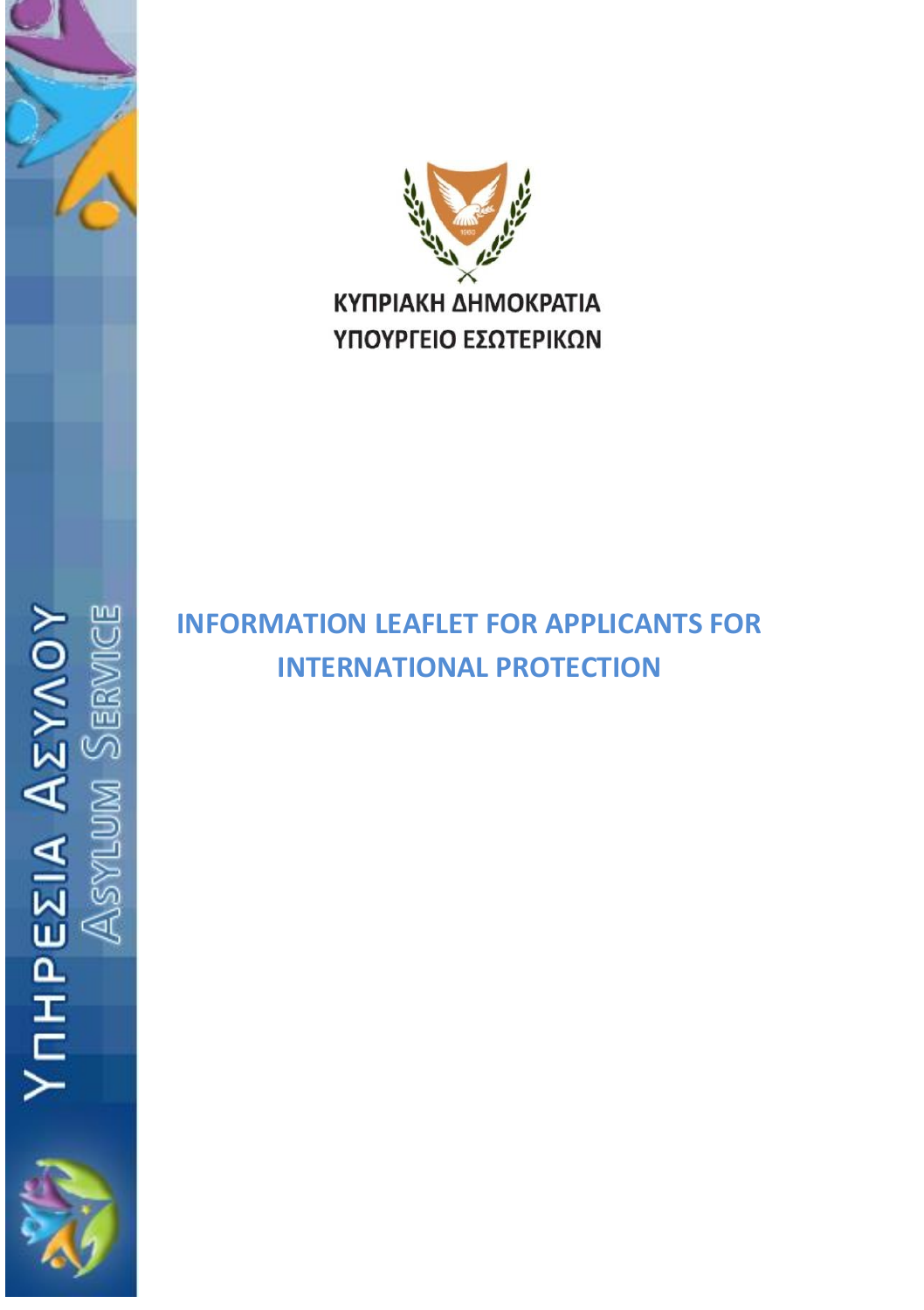# **INFORMATION LEAFLET FOR APPLICANTS FOR INTERNATIONAL PROTECTION**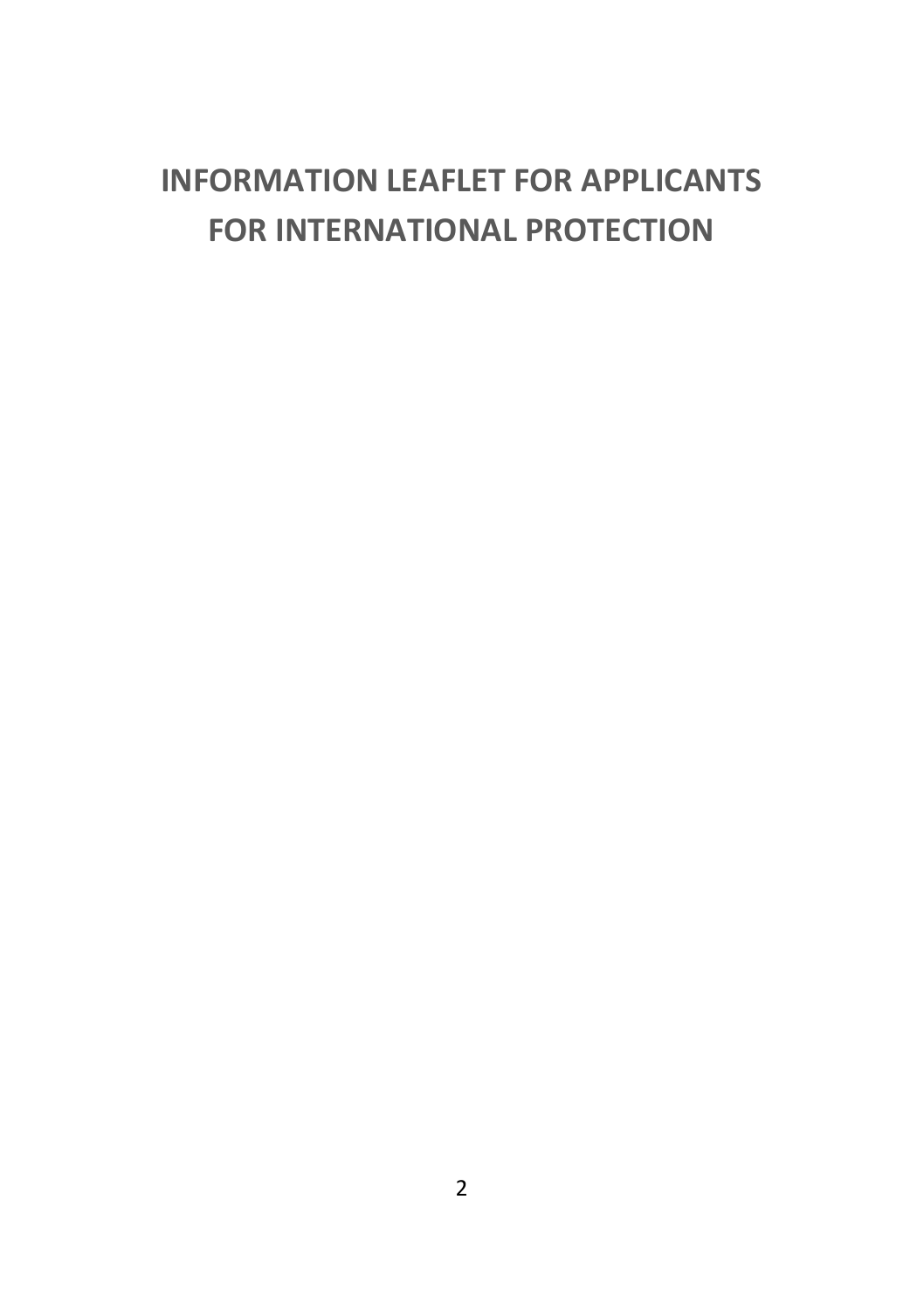You have received this information leaflet as you have made or are considering making an application for international protection.

An applicant for international protection is a person who seeks to be recognized as a refugee in accordance with the terms of the 1951 Geneva Convention relating to the status of refugees and the related 1967 Protocol, which provide the foundation for the system of protection for refugees generally.

This information leaflet is meant to provide basic information for applicants for international protection in the Republic of Cyprus. It is in the applicant's interest to read this leaflet carefully and to ensure that (s)he understands it.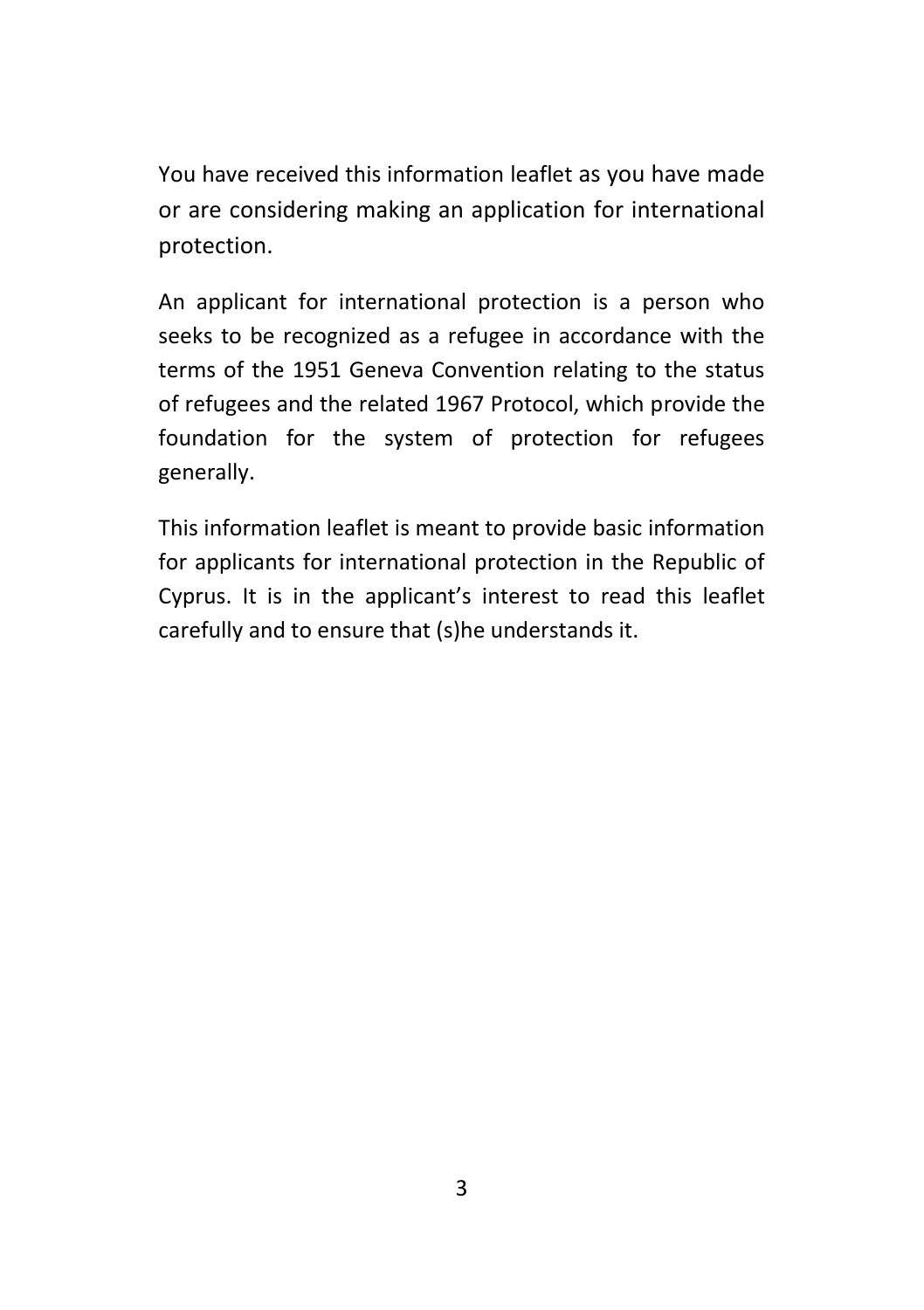### **PART 1: APPLYING FOR INTERNATIONAL PROTECTION**

### **Who can apply for international protection?**

If you cannot, or do not want to return to your country because you are afraid of being persecuted due to your race, religion, nationality, membership of a particular social group, gender or political opinion.

If you cannot, or do not want to return to your country because you are afraid you will suffer serious and unjustified harm, such as:

- Torture, or inhuman, or degrading treatment, or punishment
- Serious and systematic human rights abuses
- Threat to your life, security, or freedom, because of armed conflicts, or massive violations of human rights
- Death penalty or execution

If you believe that you qualify as a refugee or for subsidiary protection, you may submit an application for international protection and seek the protection of the Republic of Cyprus.

### **When do I apply?**

You must apply with all family members accompanying you as soon as you arrive in Cyprus.

If you are already in Cyprus you must apply as soon as possible. If you entered Cyprus illegally you must present to the authorities without undue delay. Your illegal entry in Cyprus does not prevent you from applying for international protection.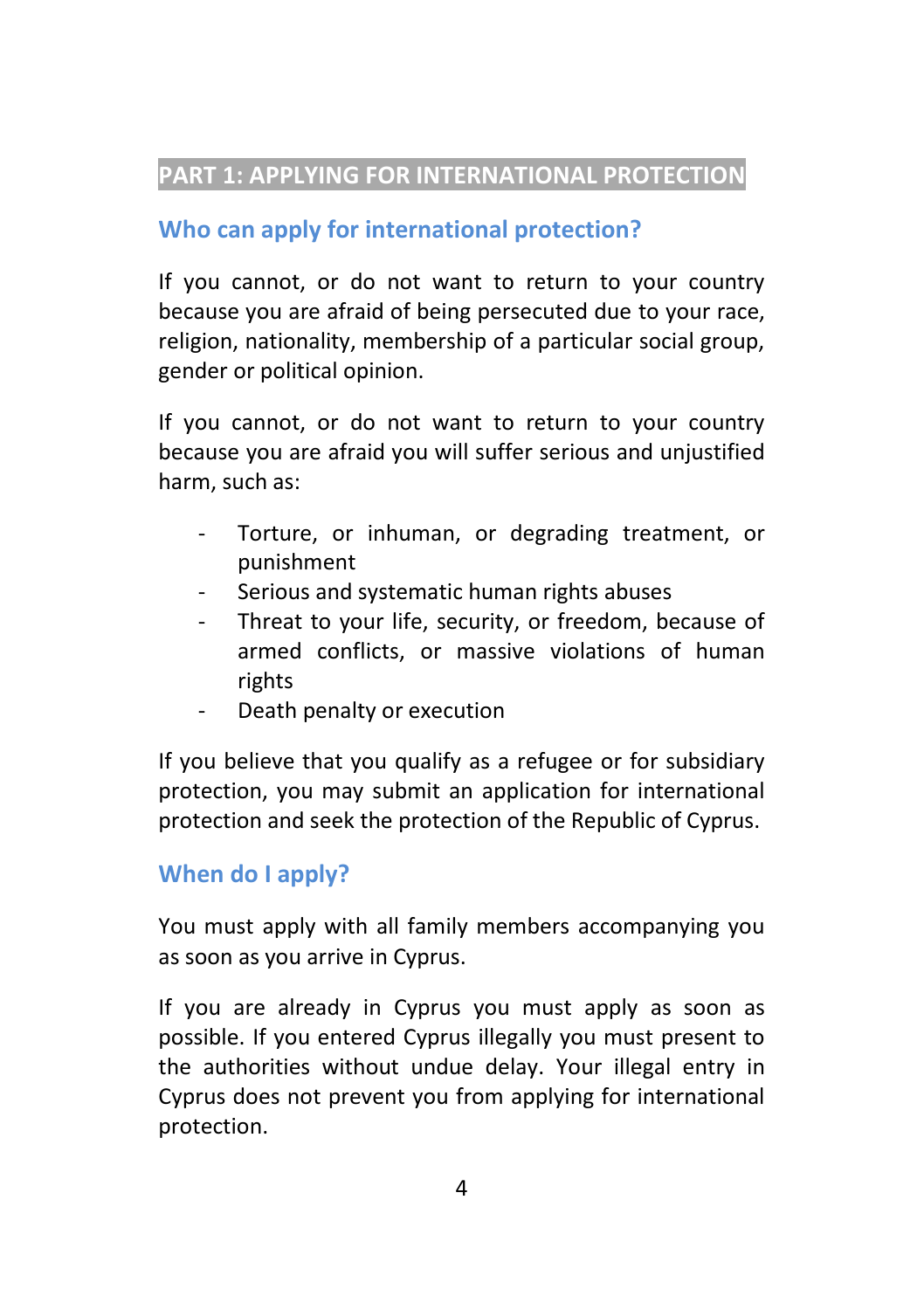#### **Where do I apply?**

**You can officially lodge your application directly at Aliens and Immigration Unit of the Police of your district of residence.**

> **Nicosia Aliens and Immigration Unit** 6, Agamemnonos, Egkomi, 2411 Nicosia Tel.: 22607000 Fax: 22775551 Email: [aidnicosia@police.gov.cy](mailto:aidnicosia@police.gov.cy)

#### **Limasol Aliens and Immigration Unit**

223, Fragklinou Rousvelt, D. Nikolaou Building. 2<sup>nd</sup> Floor, 3046 Limasol Tel.: 25805222 Fax: 25805651 Email: [aidlimassol@police.gov.cy](mailto:aidlimassol@police.gov.cy)

#### **Larnaca Aliens and Immigration Unit**

34, Tasou Mitsopoulou, Makenzy, 6027 Larnaca Tel.: 24804222 Fax: 24304216 Email: [aidlarnaca@police.gov.cy](mailto:aidlarnaca@police.gov.cy)

#### **Paphos Aliens and Immigration Unit**

22, Eleftheriou Venizelou Avenue and Kaniggos street, 2<sup>nd</sup> Floor, 8021 Paphos Tel.: 26806201 Fax: 26911219 Email: [aidpafos@police.gov.cy](mailto:aidpafos@police.gov.cy)

#### **Famagusta Aliens and Immigration Unit**

83, Eleftherias Avenue, TAPOLOS BLD, 1<sup>st</sup> Floor, 5380, Famagusta, Tel.: 23803280 Fax: 23811308 Email: [aidfamagusta@police.gov.cy](mailto:aidfamagusta@police.gov.cy)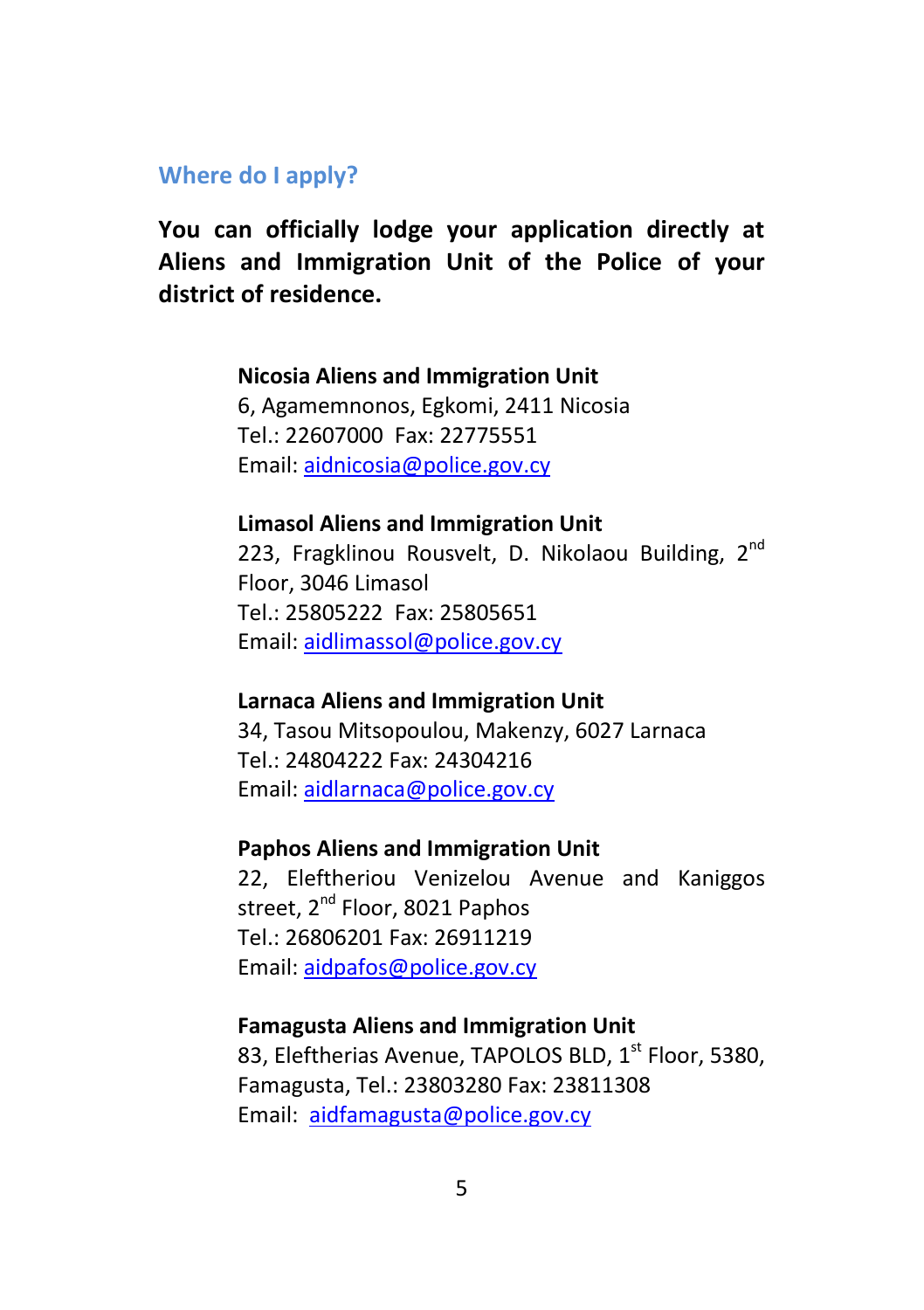You can express your intention to apply for international protection at:

| Asylum Service                                          | 70 Arch Makarios III Ave.,<br>Afemia House,<br>1077<br>Nicosia |
|---------------------------------------------------------|----------------------------------------------------------------|
| Civil<br>Registry<br>and<br><b>Migration Department</b> | Chilonos, 1457 Nicosia                                         |
| At every legal entry point                              | Larnaca Airport<br>Paphos Airport<br>All sea ports             |
| Checkpoints at the Green<br><b>line</b>                 |                                                                |

IN CASE YOU EXPRESS YOUR INTENTION you will be issued a Verification of intention to apply for International Protection. Then, you are obliged to proceed for lodging your application within six working days from the date of this Verification (date of making the application) to the nearest Aliens and Immigration Unit of the Police.

If you are in prison or being held by the police in detention, you can apply at the prison/detention centre/police station you are held.

Your illegal entry in Cyprus does not prevent you from applying for international protection. However, you should mention in your application the illegal entry.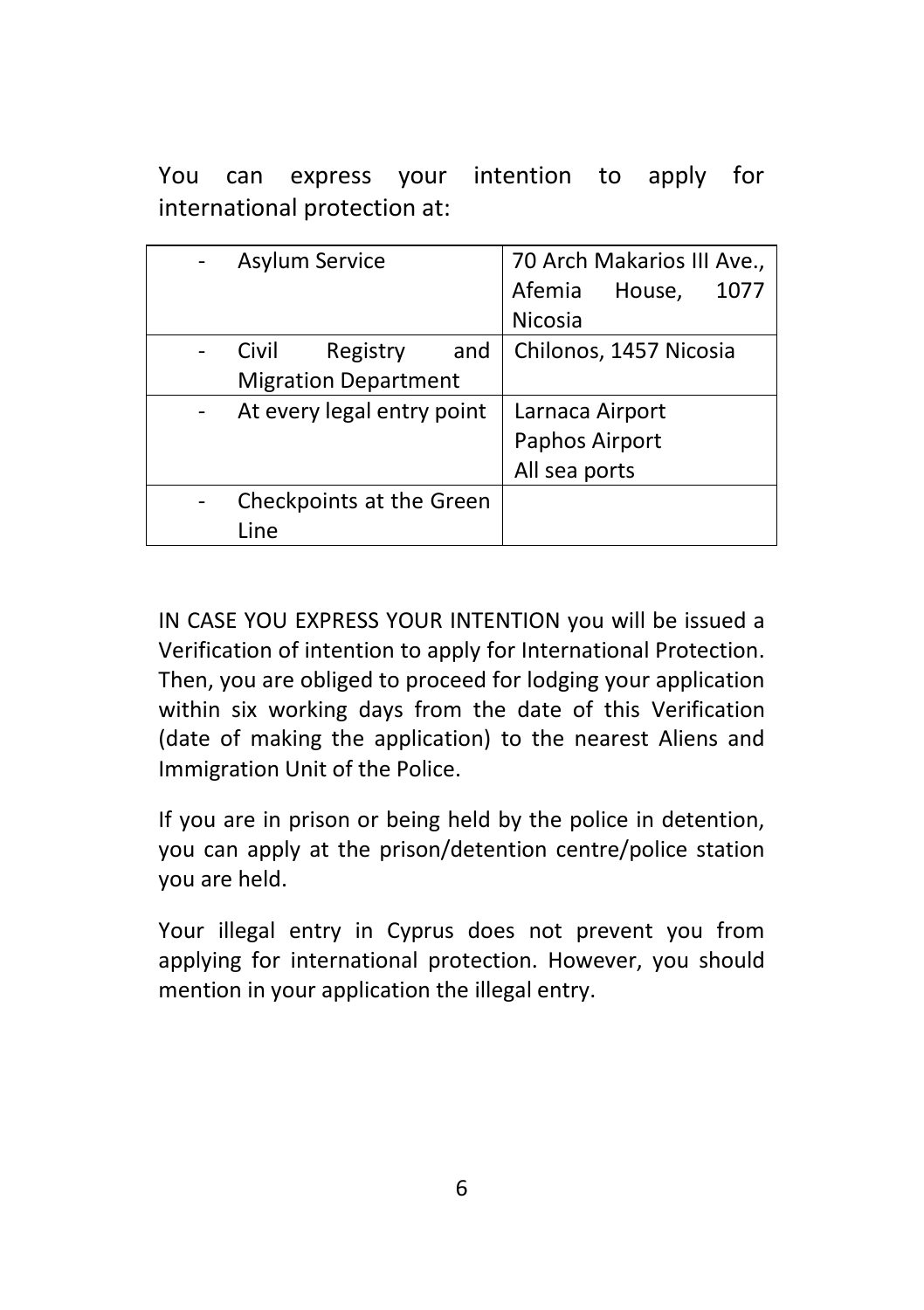## **What do I need in order to apply and lodge my application?**

 Once you wish to submit an application, you will be provided with an application form.

 Both the application form, as well as its submission is FREE OF CHARGE.

 You need to present your passport, identity card or any document that proves your identity. In case you cannot present any such document because you came to Cyprus without bringing such documents with you, you can still apply for international protection.

 Unless you have a reasonable cause for not doing so, you must also furnish originals of all identity documents or birth and/or marriage certificates in your possession and relating to you, your spouse and/or your children.

### **YOU DO NOT NEED ANY LETTER FROM ANY LAWYER TO APPLY FOR INTERNATIONAL PROTECTION**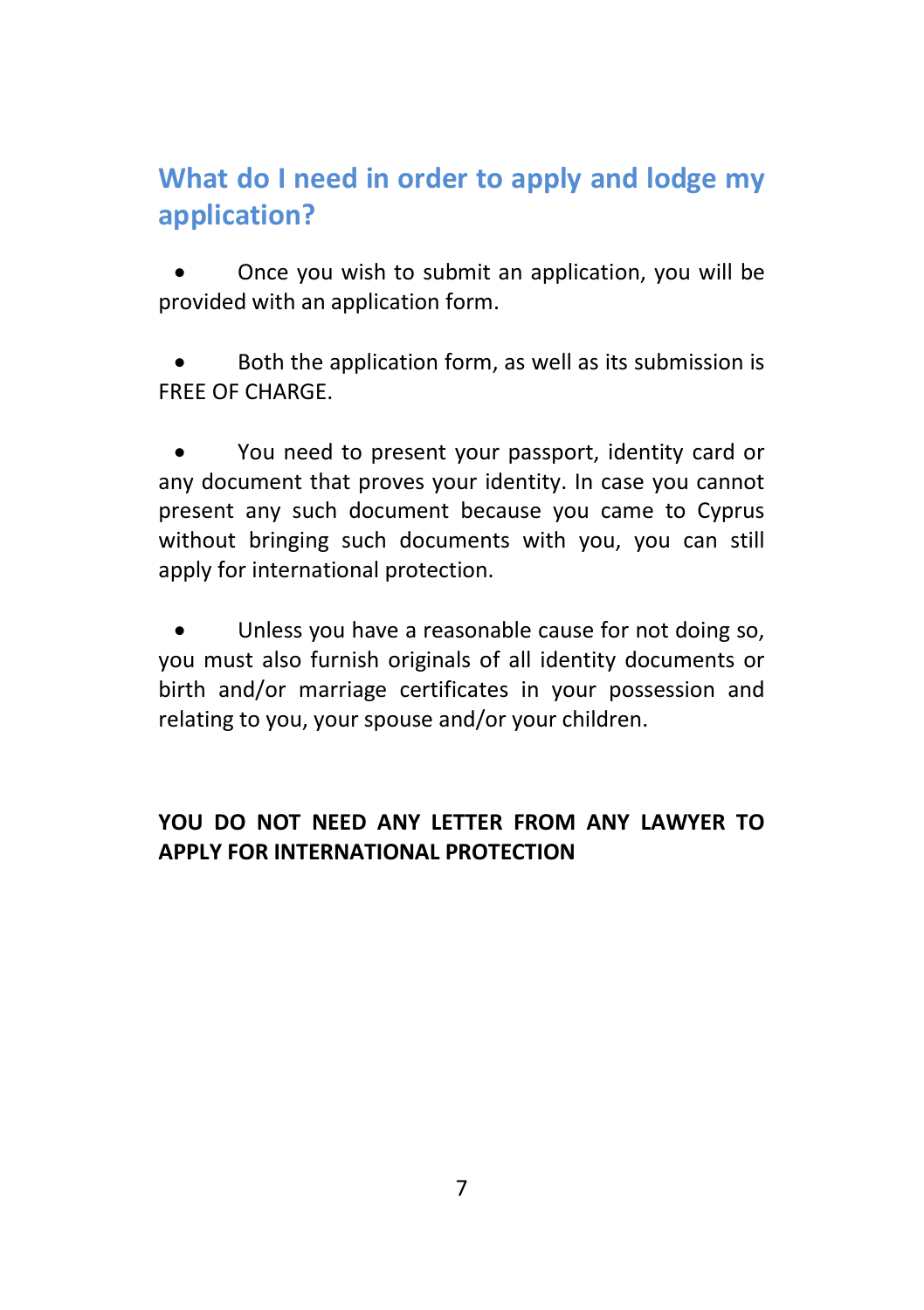## **STEP 1: How do I apply?**

 You must go personally to the Aliens and Immigration Unit of the Police of your district of residence and apply with all your accompanying family members.

 Your accompanying minor children will be included in your application and all decisions taken in relation to your international protection application will apply to them. However, dependent adults may submit an application on their own behalf.

 You DO NOT NEED a lawyer to submit an application for international protection. You have a right, however, to have a lawyer during all stages of the asylum procedure.

 Once you are at the Aliens and Immigration Unit of the Police, ask for an application form in a language you can read and write. Application forms are available in various languages.

 If there are no application forms in the language you can read and write, you can ask for an interpreter. The services of the interpreter are provided FREE OF CHARGE. If there is no available interpreter, you must submit the application in a language you understand.

 Complete the personal data form with all your personal details.

8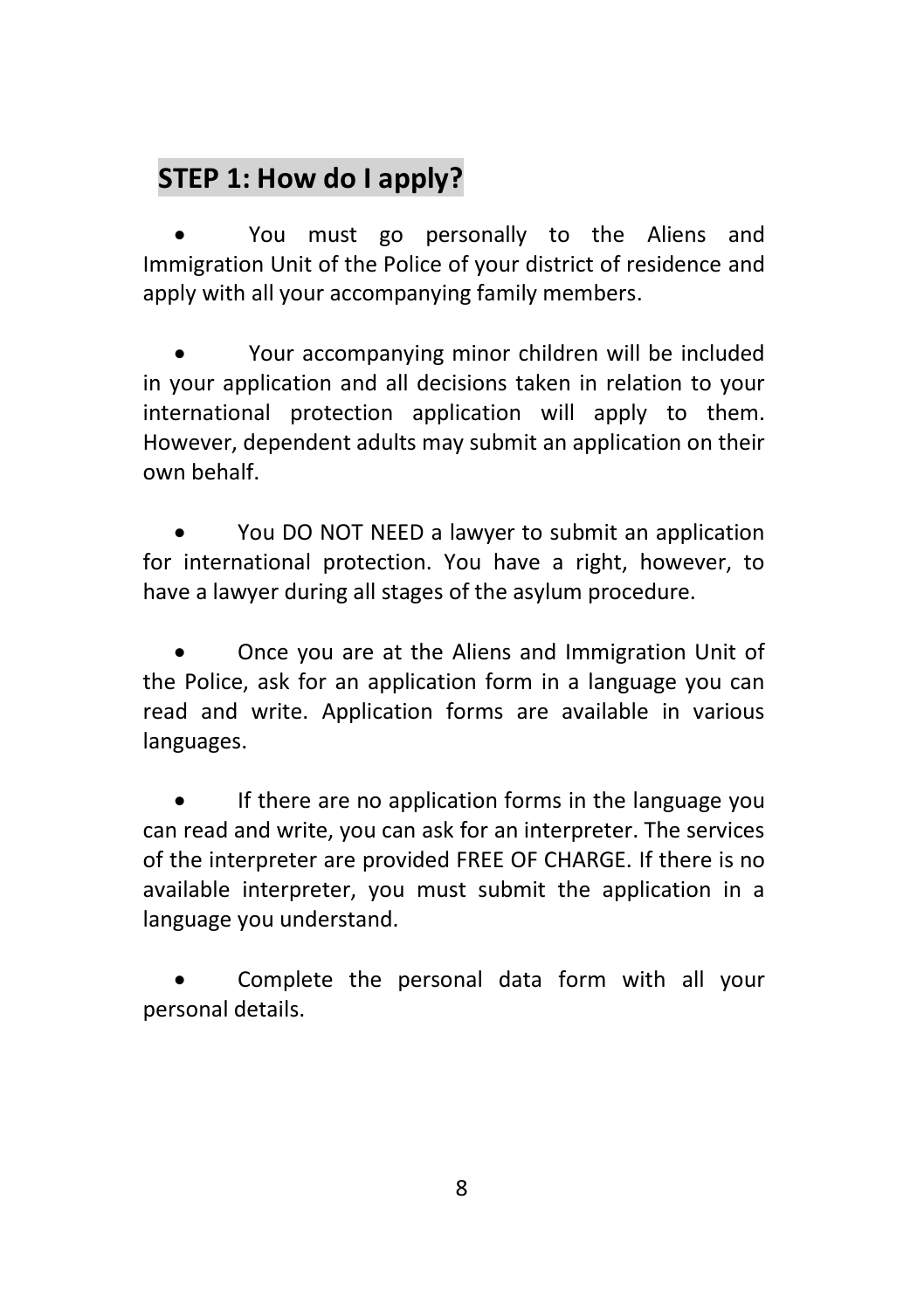You must complete the application form at the Aliens and Immigration Unit of the Police. You must write in detail, clearly and truthfully the reasons you are afraid to return to your country. If you need additional paper, you can ask the police officer to give you some.

 If you are not able to read and/or write, a police officer or interpreter will complete the application for you, with your oral statements and ask you to sign it. You should ask the police officer or interpreter to read back to you what was written in your application before you sign, so as to make sure that what you have said is correctly written.

 In case you are a vulnerable person or you have any other special needs you must immediately inform the police officer.

 You must provide your address. It is very important to give your address correctly. Your file may be closed and the examination of your application may be discontinued if the Authorities cannot find you at the address you give. If you change address at any time you must inform within five days or the soonest possible the local Aliens and Immigration Unit of the Police, otherwise your file might be closed and consequently you will no longer be considered an applicant for international protection. You should inform the police officer in case you are homeless, so that necessary measures can be taken, in regards to your accommodation.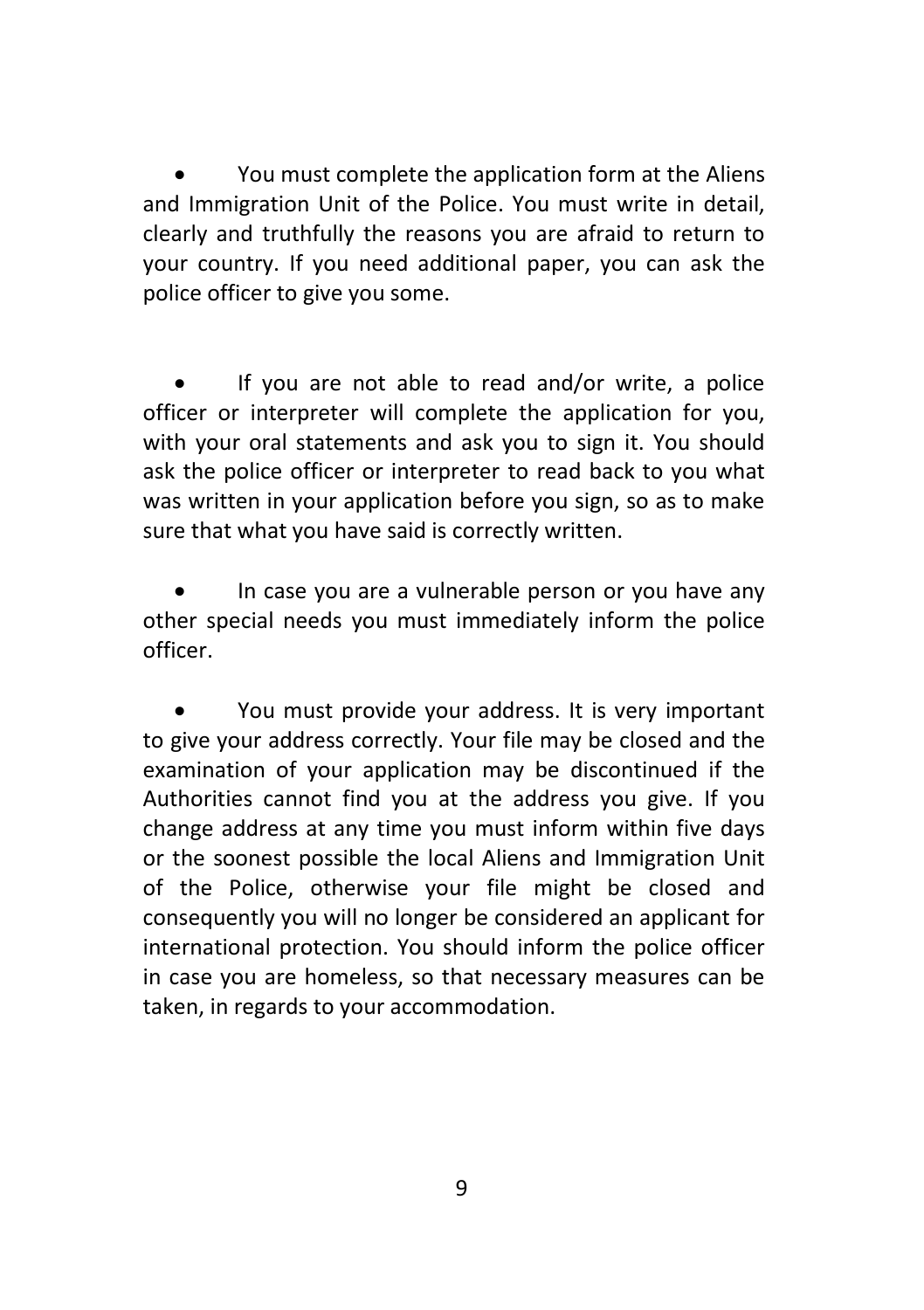### **STEP 2: Dublin Procedure**

1

When you submit your application, your fingerprints will be taken, as well as the fingerprints of all the family members included in your application. You will be given a Dublin leaflet in which it is explained why your fingerprints are taken. Children under the age of 14 are not obliged to give fingerprints. The fingerprints are transmitted to a European fingerprint database 'Eurodac' to identify if the applicant has ever applied before for asylum in any other member state of the European Union or has previously been fingerprinted at a border of the EU. The fingerprint data are stored by Eurodac for 10 years.

Your application may not be examined by Cyprus. The 'Dublin' Regulation (no. 604/2013) is a European Union law that determines which 'Dublin' country will examine your application for international protection.<sup>1</sup> Within this framework, you may be transferred to another 'Dublin' country if: a) you have applied for asylum in another 'Dublin' country or travelled legally or irregularly through another 'Dublin' country, b) if you have a nuclear family member present in another 'Dublin' country or c) if you have had a visa or a residence permit issued by another 'Dublin' country. The decision for the transfer is subject to an administrative appeal. If you wish to be united with your family, you must provide proofs as soon as possible and the latest within three

 $<sup>1</sup>$  This law is applied in 32 countries ('Dublin countries'): a) the 28 European Union</sup> countries (Austria (AT), Belgium (BE), Bulgaria (BG), Croatia (HR), Cyprus (CY), Czech Republic (CZ), Denmark (DK), Estonia (ET), Finland (FI), France (FR), Germany (DE), Greece (EL), Hungary (HU), Ireland (IE), Italy (IT), Latvia (LV), Lithuania (LT), Luxembourg (LU), Malta (MT), Netherlands (NL), Poland (PL), Portugal (PT), Romania (RO), Slovakia (SK), Slovenia (SI), Spain (ES), Sweden (SE), United Kingdom (UK)) and b) 4 "associated" countries (Norway (NO), Iceland (IS), Switzerland (CH) and Liechtenstein (LI).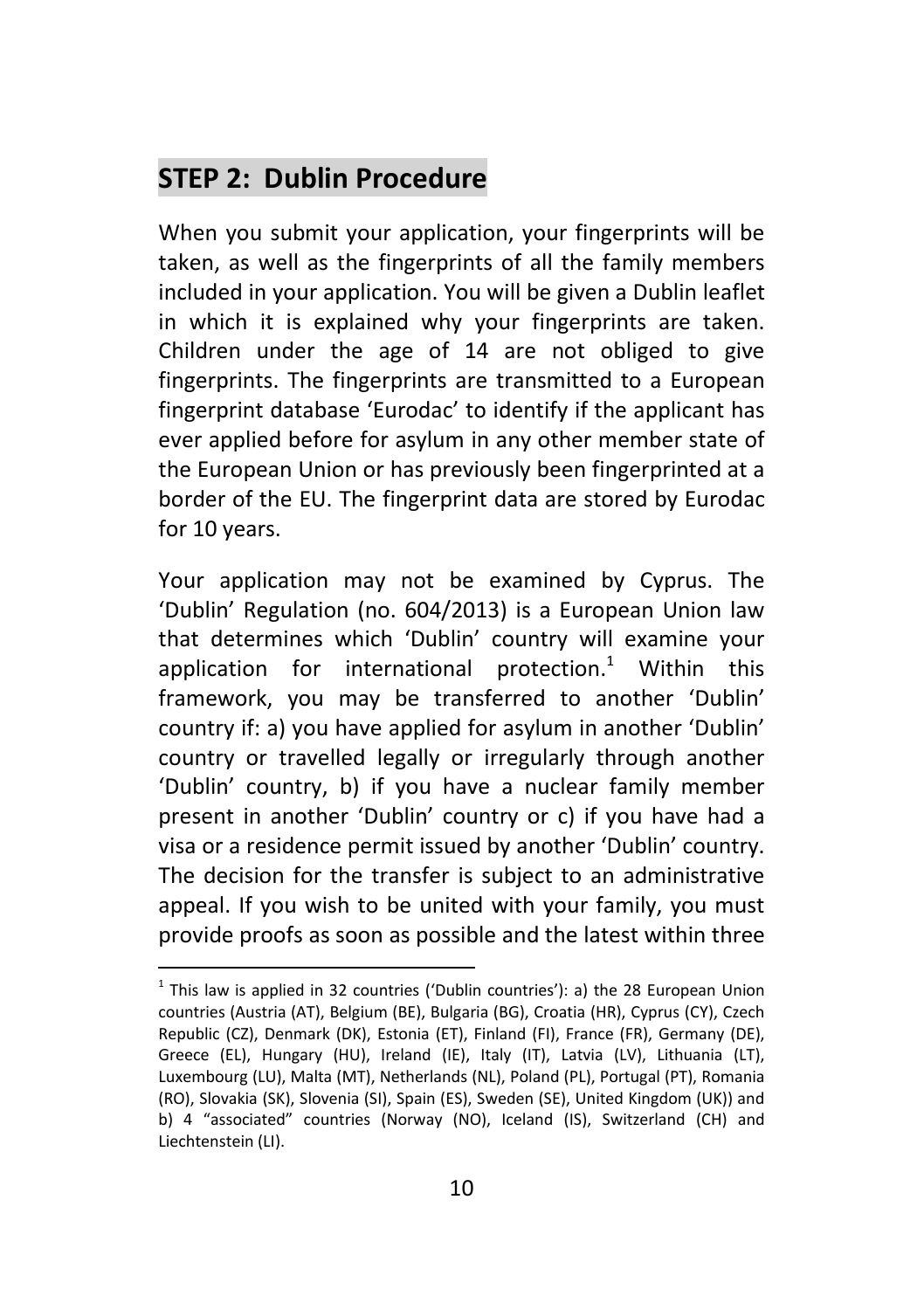months since the date of application for international protection.

## **STEP 3: Confirmation Letter**

Once you complete all the above steps, the Police will give you a **Confirmation Letter**, proving that you have applied for international protection and that you are residing legally in Cyprus. You must keep the Confirmation Letter with you at all times.

In case the procedure is not completed on the same day, the Police Officer will arrange an appointment for you.

**IT IS EXTREMELY IMPORTANT TO RETURN TO THE Aliens and Immigration Unit of the Police ON THE STATED DATE** in order to proceed with all the necessary arrangements for your application for international protection**.**

You can use the Confirmation Letter to:

- Legally stay in the areas controlled by the Government of the Republic
- Move freely in the areas controlled by the Government of the Republic
- Apply for work with the Labour Office
- Apply for welfare benefits in case you cannot find a job, or you cannot work
- Apply for a medical card in order to gain access to public hospitals

**NOTE:** YOU ARE ENTITLED TO THESE RIGHTS WHILE YOUR APPLICATION IS STILL EXAMINED.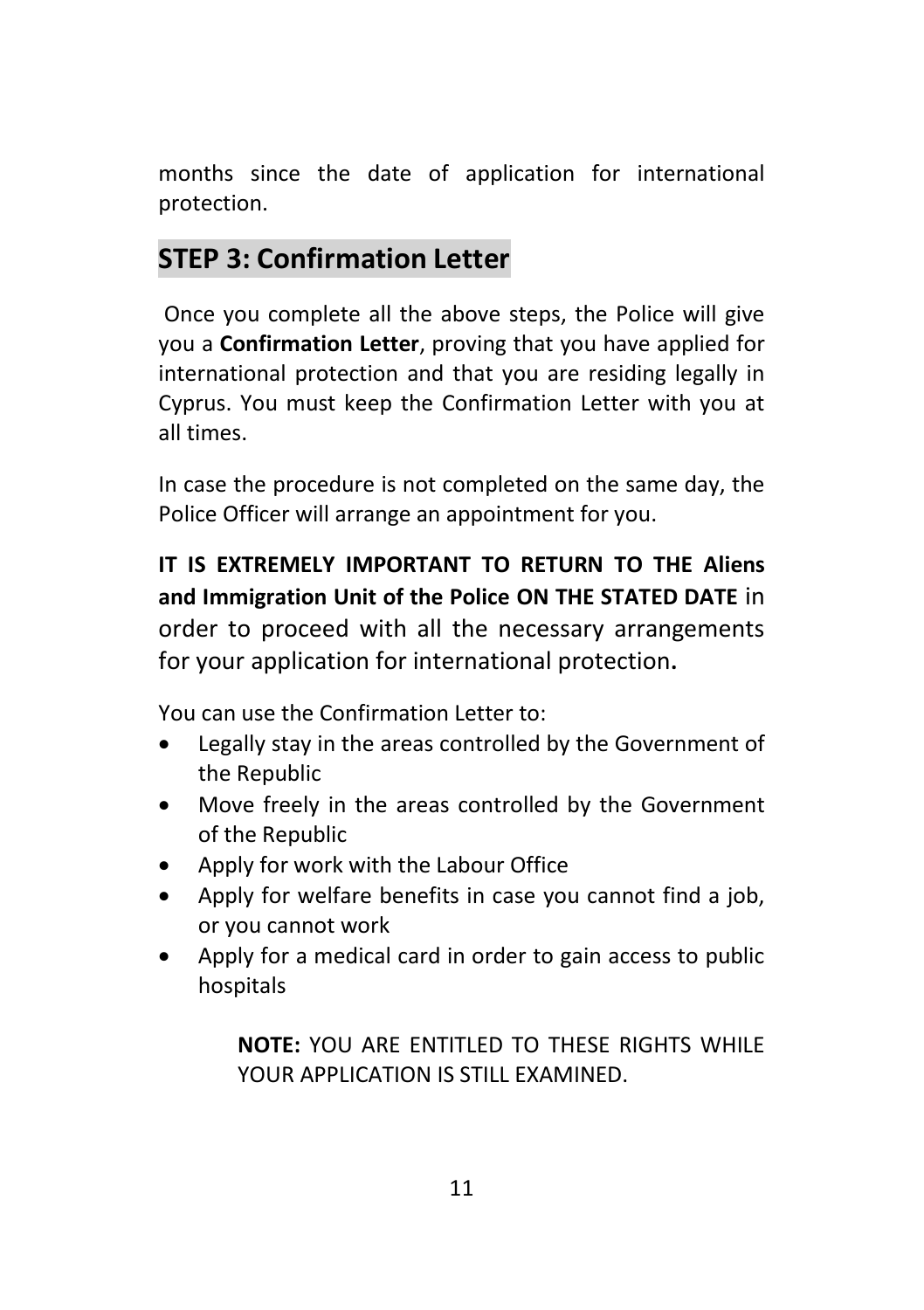## **STEP 4: Medical Examination**

After receiving your Confirmation Letter, you must go for a medical examination, at any District or General Hospital. The medical examination is FREE OF CHARGE**.** The results of the medical examination are confidential.

#### **Nicosia General Hospital**

Nicosia- Limassol Old Road, no. 213, 2029 Strovolos Tel: 22603000 Fax: 22603008 Email: [ngh@mphs.moh.gov.cy](mailto:ngh@mphs.moh.gov.cy)

### **Larnaca General Hospital**

Enomenon Politeion, 6301, Larnaca Tel: 24800500 Fax: 24304298

### **Limassol General Hospital**

Leoforos Nikaias, 3304, Kato Polemidia Tel: 25801100 Fax: 25305783

#### **Famagusta General Hospital**

25 Christou Kkeli, 5310, Paralimni Tel: 23200000 Fax: 23200100 Email: amochostos.hospital @cytanet.com.cy

### **Paphos General Hospital**

1 Achepans, Anavargos Street, 8026 Paphos Tel: 26 803100 Fax: 26306103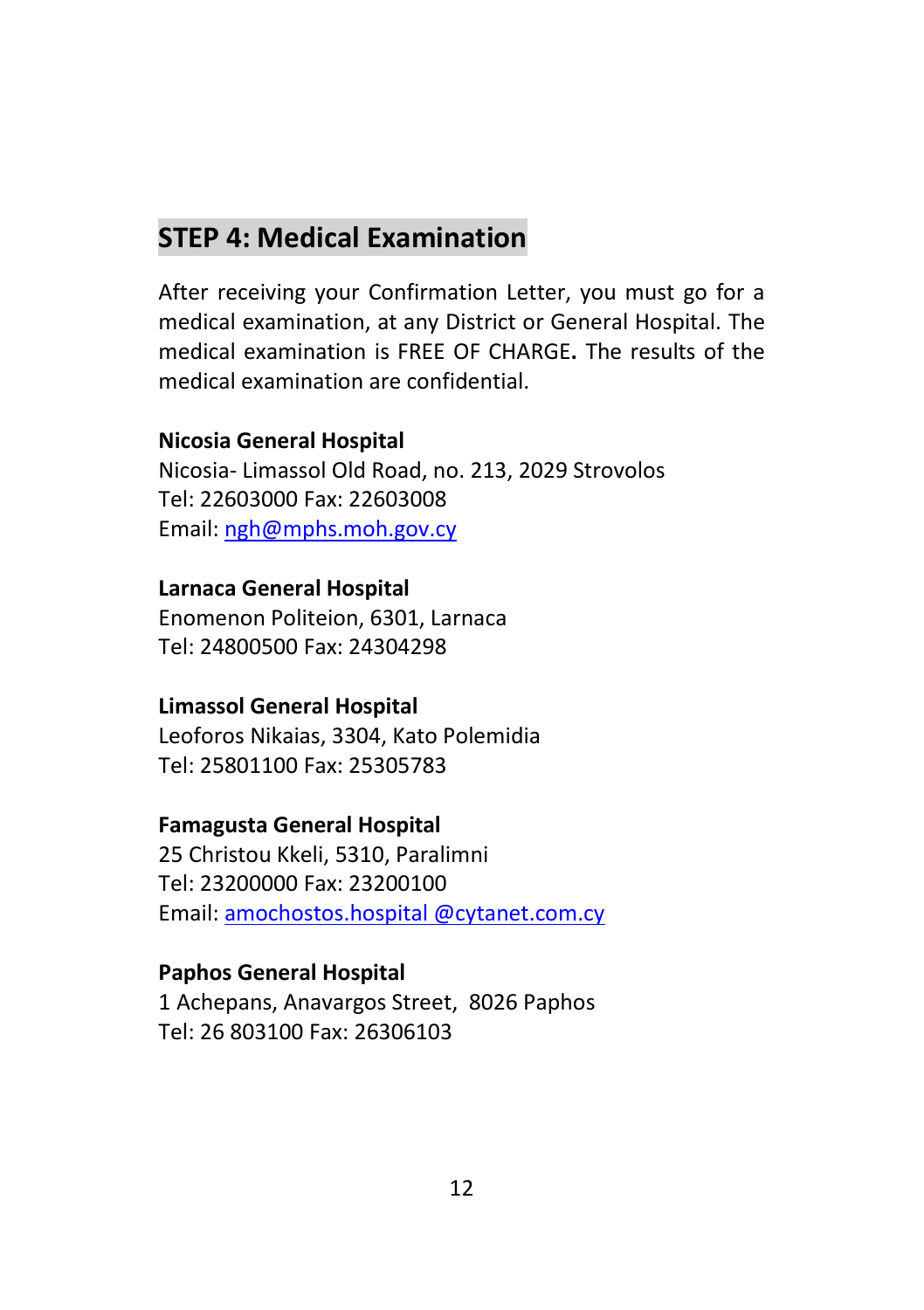## **STEP 5: Alien Registration Certificate**

After receiving your confirmation letter and undergo medical examinations, you must present to the Immigration Office of your district for issuing an Alien Registration Certificate. The Alien Registration Certificate is an identity document issued to all foreigners, including applicants for international protection, in Cyprus. The Alien Registration Certificate is NOT proof of legal residence in Cyprus. All family members included in your application for international protection must get their own Alien Registration Certificate. Three passportsize photographs are required for the issuance of Alien Registration Certificate. Issuance of an Alien Registration Certificate shall be processed through the Immigration Office of your district and is FREE OF CHARGE.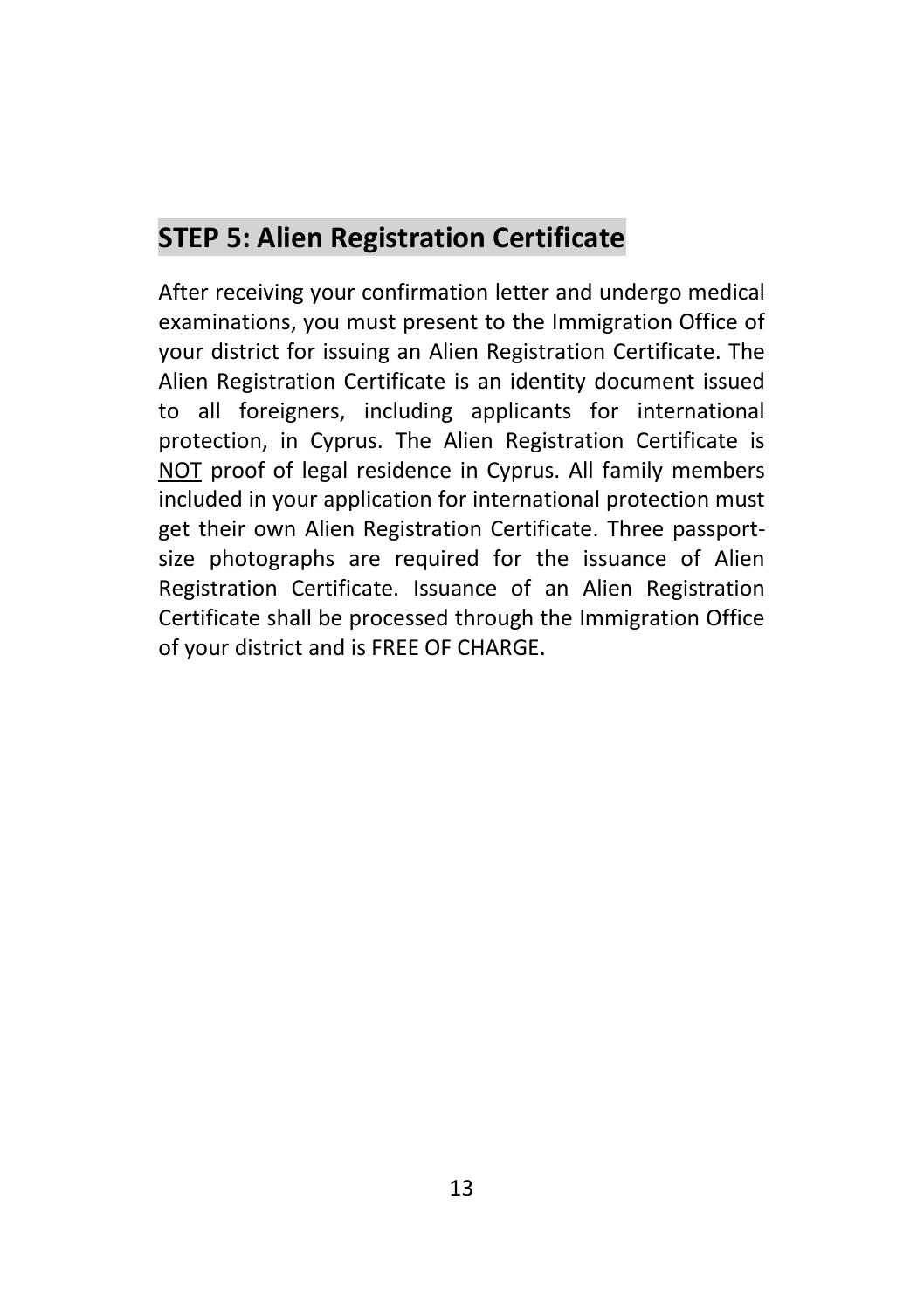## **PART 2: PROVISION OF RECEPTION CONDITIONS**

## **I. Material reception conditions**

### **Where can I stay?**

### At a RΕCEPTION AND ACCOMMODATION CENTER

There is only one Reception and Accommodation Center for general population and is situated 3,5 km west of Kofinou village. Upon your application, in case you cannot ensure accommodation on your own, inform the person in charge and request housing at a Reception and Accommodation Centre. Such an arrangement is made for a temporary period of time. In case you refuse to reside in a reception center you might not be entitled to any other material reception conditions.

### Basic Information for Accommodation Centre

- The Asylum Service grants a monthly allowance to cover basic personal needs
- Three ready meals provided daily
- Daily free transportation from/to the Centre

### **OR**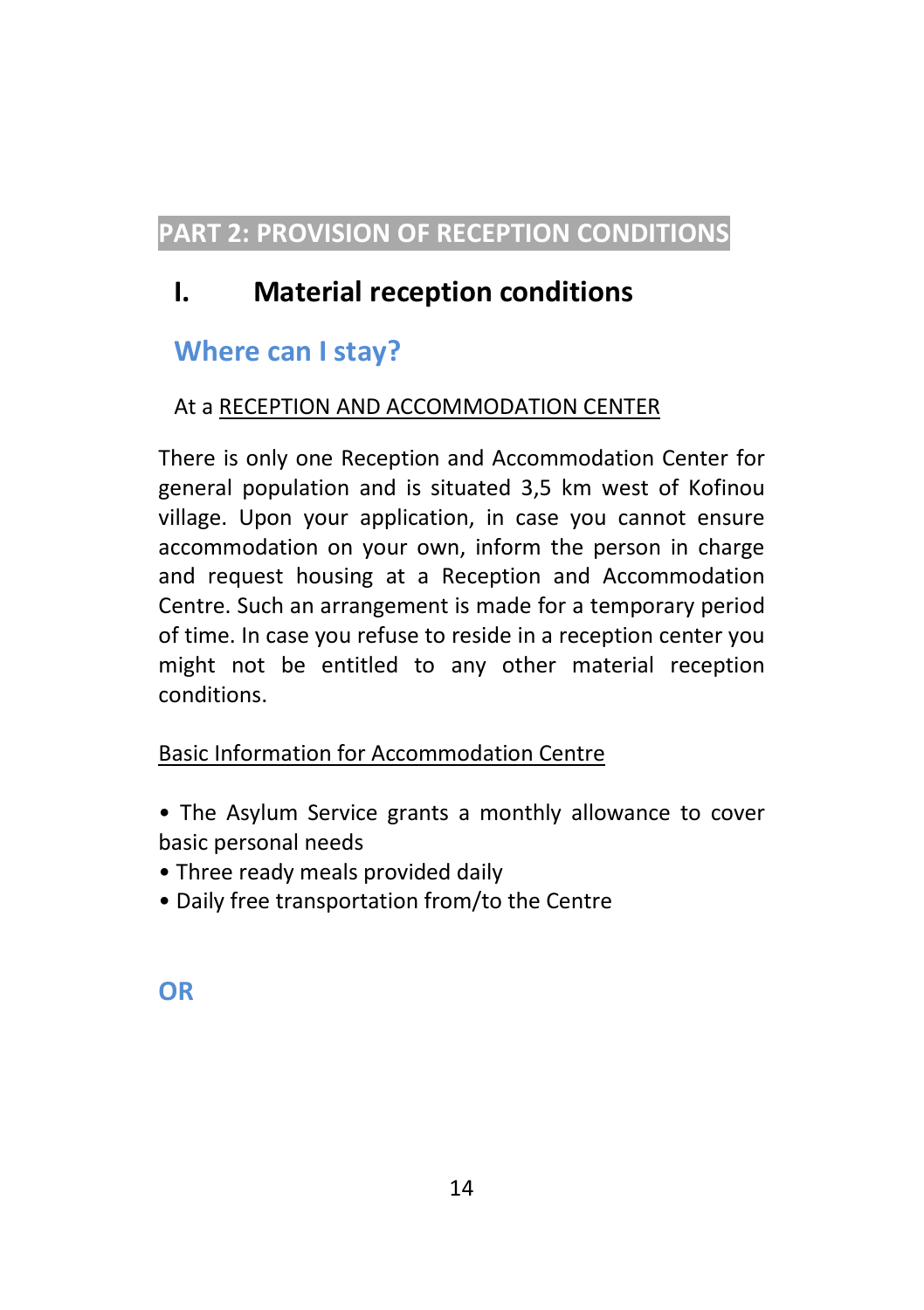You are allowed to special assistance through the Social Welfare Services, in case you cannot be accommodated at a Reception Centre or there is no available place.

### **Where can I apply for social assistance/benefits?**

To the Social Welfare Services

**Social Welfare Services** 63, Prodromou, 1468 Nicosia Tel.: 22 406709 Fax: 22 667907

### **Social Welfare Services - Nicosia District Office** 66, Agiou Ilarionos, 1026 Nicosia

Tel.: 22804605 Fax: 22804666

#### **Social Welfare Services - Limassol District Office** 80, Franklin Roosevelt, 3011 Limassol Tel: 25804535 Fax: 25306576

### **Social Welfare Services - Larnaca District Office**

23-25, Peliou, 6301 Larnaca Tel.: 24800101 Fax.: 24304876

### **Social Welfare Services - Paphos**

28, Aristoteli Valaoriti and Kinira , 8100 Paphos Tel.: 26821600 Fax.: 26306162

### **Social Welfare Services - Famagusta**

134, 1st April, 5280 Paralimni Tel.: 23821551 Fax: 23827698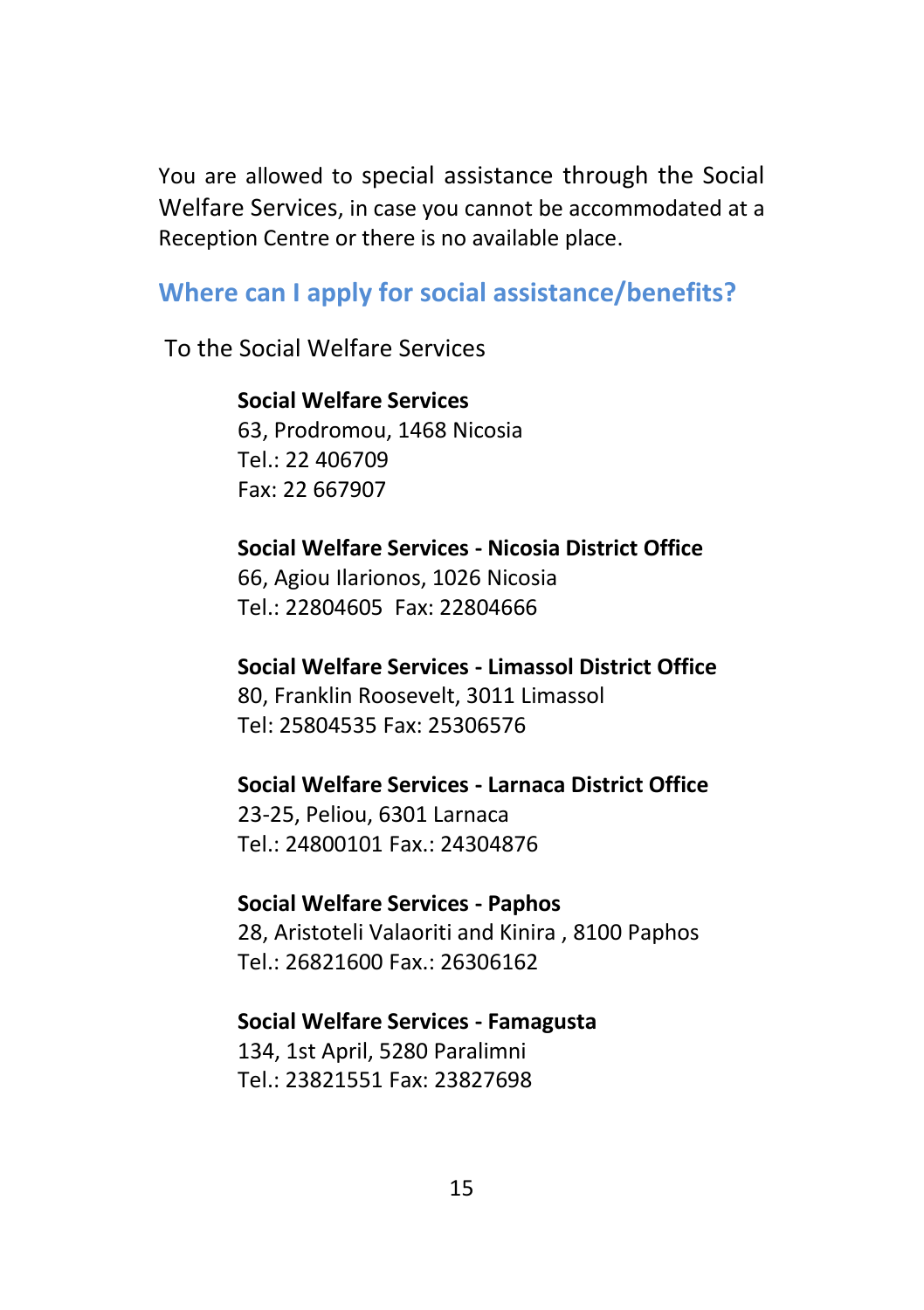## **II. Medical care**

You are allowed to medical care on the basis of your annual income, on the same basis as for Cypriot citizens. You can apply for a medical card at the Ministry of Health, by presenting your Confirmation Letter. First aid treatment is provided under any circumstances. The Ministry of Health might need to check if your file with the Asylum Service is still open, before proceeding with issuing you a medical card. Applicants with low or no income should pay very small copayment fees. Applicants who are receivers of any other kind of material reception conditions (for example residents of the Kofinou reception center) are exempted from paying any copayment fees and can be treated free of charge.

## **III. Education**

Minor applicants for international protection and/or minor children of applicants have access to public education institutions.

## **IV. Employment**

**Can I work?** You can apply for a job one month after the date of your application. You must contact the Labour office for further details.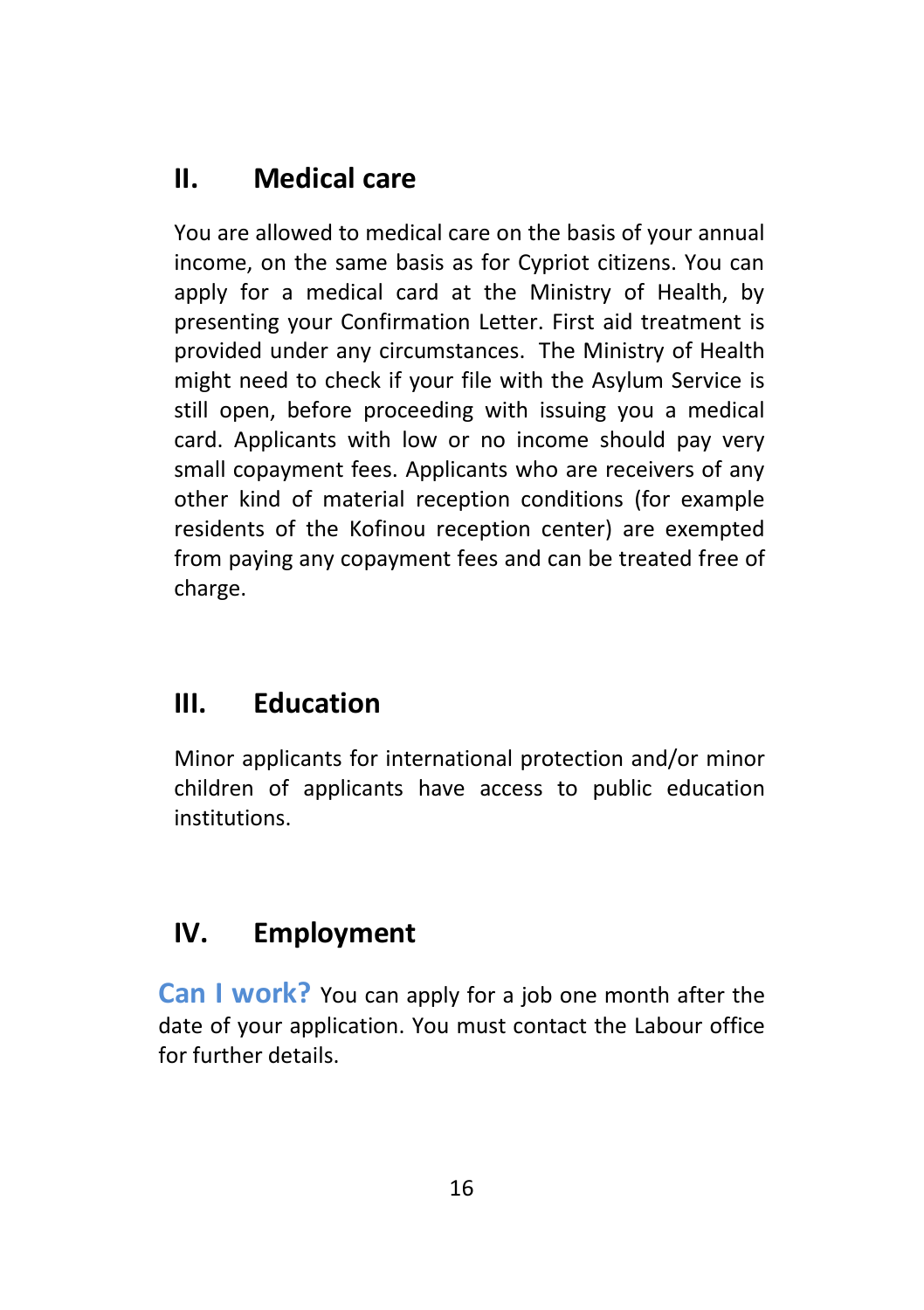#### **Nicosia District Labour Office**

3 Mousiou str., 1097 Nicosia Tel: 22403000, 22403012 Fax: 22873170 Email: [dlonic@dl.mlsi.gov.cy](mailto:dlonic@dl.mlsi.gov.cy)

#### **Aglantzia Local Labour Office**

22 Larnacos Ave., 2101 Aglantzia Tel:22874800 Fax: 22874824

#### **Lakatamia Local Labour Office**

Corner Makariou III Ave. and 16 Apostolou Varnava str., 2312 Lakatamia [Tel:22443717](tel:22443717) Fax: 22443718

#### **Latsia Local Labour Office**

5A&B Demetri Stavrou Ave., 2224 Latsia Tel.: 22815848 Fax: 22815868

#### **Limasol District Labour Office**

80 Franklin Roosevelt Avenue Social Insurance Building, 2nd floor, 3011 Limassol Tel: 25827350 Fax: 25306526 Email: [dlolim@dl.mlsi.gov.cy](mailto:dlolim@dl.mlsi.gov.cy)

#### **Ypsonas Local Labour Office**

2 Oresti str., 4186 Ypsonas [Tel:25826900](tel:25826900) Fax:25305796

#### **Eastern Limasol Local Labour Office**

78, Griva Digeni Avenue, 3101 Limasol Tel: 25814914 Fax:25814923

#### **Agros Local Labour Office**

30, Agros str., 4860 Agros Tel: 25874074 Fax:25521061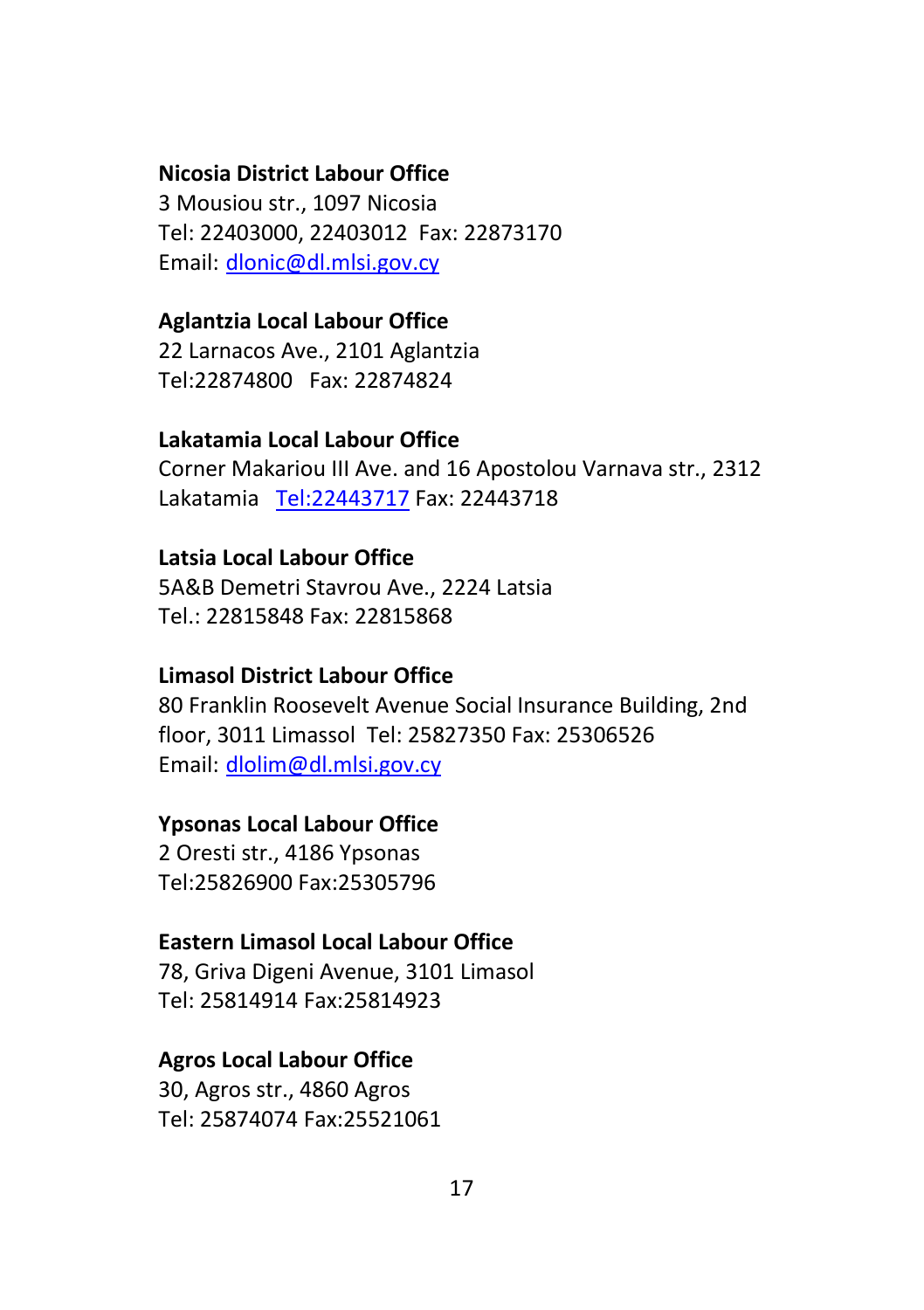#### **Paphos District Labour Office**

1, Agiou Spyridonos str., 8021 Paphos Tel: 26821658, 26821644 Fax:26821670 Email: [dlopaphos@dl.mlsi.gov.cy](mailto:dlopaphos@dl.mlsi.gov.cy) 

#### **Polis Chrysokhou Local Labour Office**

Corner 1 Arsinoes Ave and Timohari str., 8820 Polis Chrysokhou Tel: 26821841 Fax:26821850

#### **Larnaca (and Famagusta) District Labour Office**

Philios Tsigarides Street, Social Insurance Building, 6023 Larnaca Tel: 24805323 Fax: 24304532 Email: [dlolca@dl.mlsi.gov.cy](mailto:dlolca@dl.mlsi.gov.cy)

#### **Free Famagusta Area Local Labour Office**

49 Acropoleos Street, 5380 Dherynia Tel: 23812052 Fax: 23730465 Email: [dlopar@dl.mlsi.gov.cy](mailto:dlopar@dl.mlsi.gov.cy)

#### **Aradippou Local Labour Office**

20 Acropoleos str., Aradippou, 7103 Larnaca Tel: 24813295 Fax: 24813302

## **V. Traveling**

**Can I travel?** In case you urgently need to travel for humanitarian reasons, you can apply at the Civil Registry and Migration Department and you may be issued with a relevant travel document.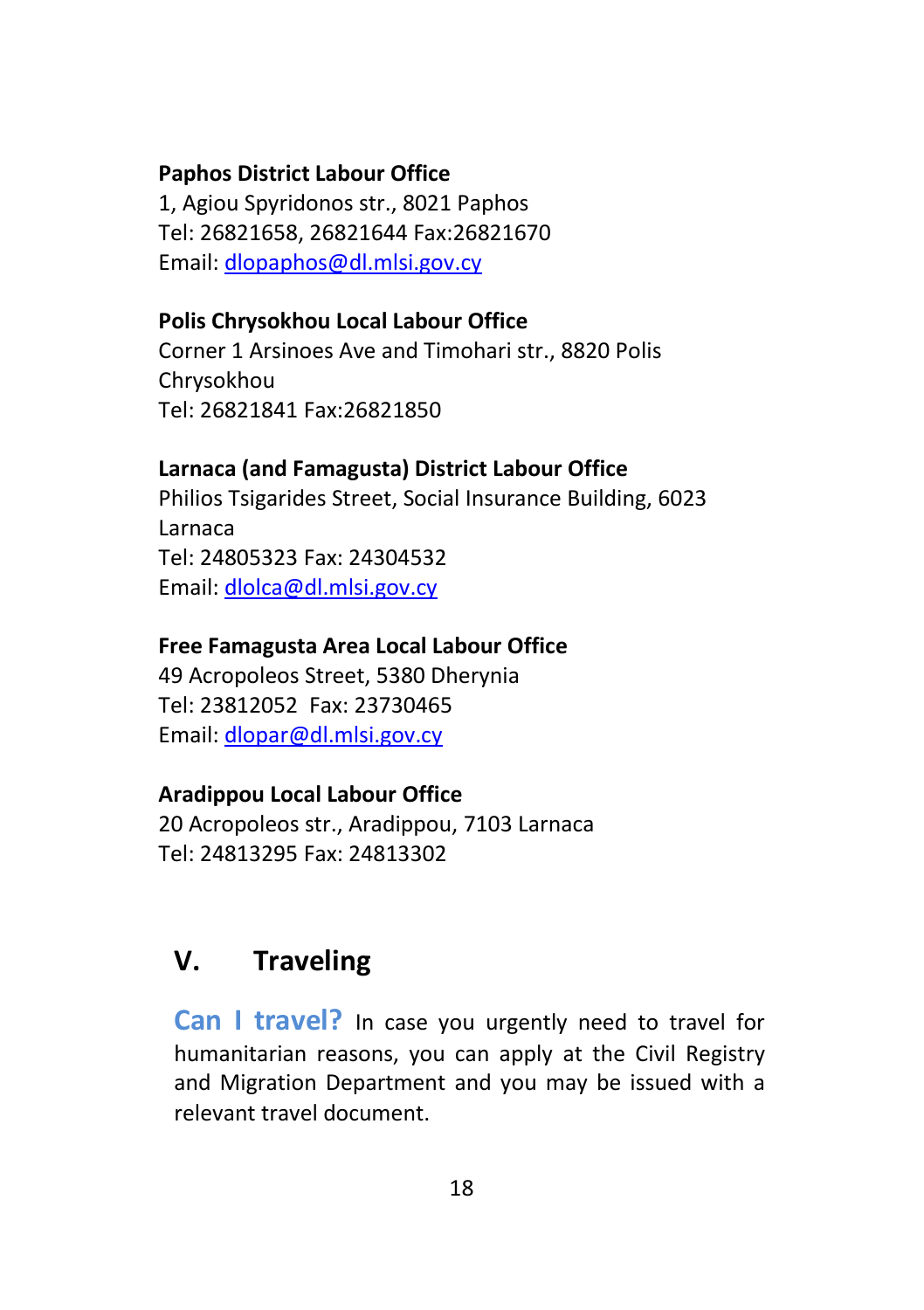**Civil Registry and Migration Department** Xilonos 1457 Nicosia Tel: 22804400, 22403941

## **VI. Right to remain**

You can reside and move freely in the areas which are under the effective control of the Republic of Cyprus while your application is being examined.

## **VII. Vulnerability**

**What if I am a vulnerable person or a minor?** If you are a vulnerable person (such as disabled person, elderly, pregnant, single parent with minor children, victim of human trafficking, person with serious illnesses, person with mental disorders and person who have been subjected to torture, rape or other serious forms of psychological, physical or sexual violence, such as victims of female genital mutilation) or if you are under the age of 18 you should immediately inform the authorities for your vulnerability. Special reception conditions and special procedures will be offered to you accordingly.

If you are an unaccompanied minor, Social Welfare Services will act as your representative and guardian through the whole asylum procedure and will exercise legal capacity for you were necessary. Accommodation to a suitable shelter for minors will be arranged for you. If there are doubts concerning your age, a medical examination will be conducted with your or/and your guardian's consent.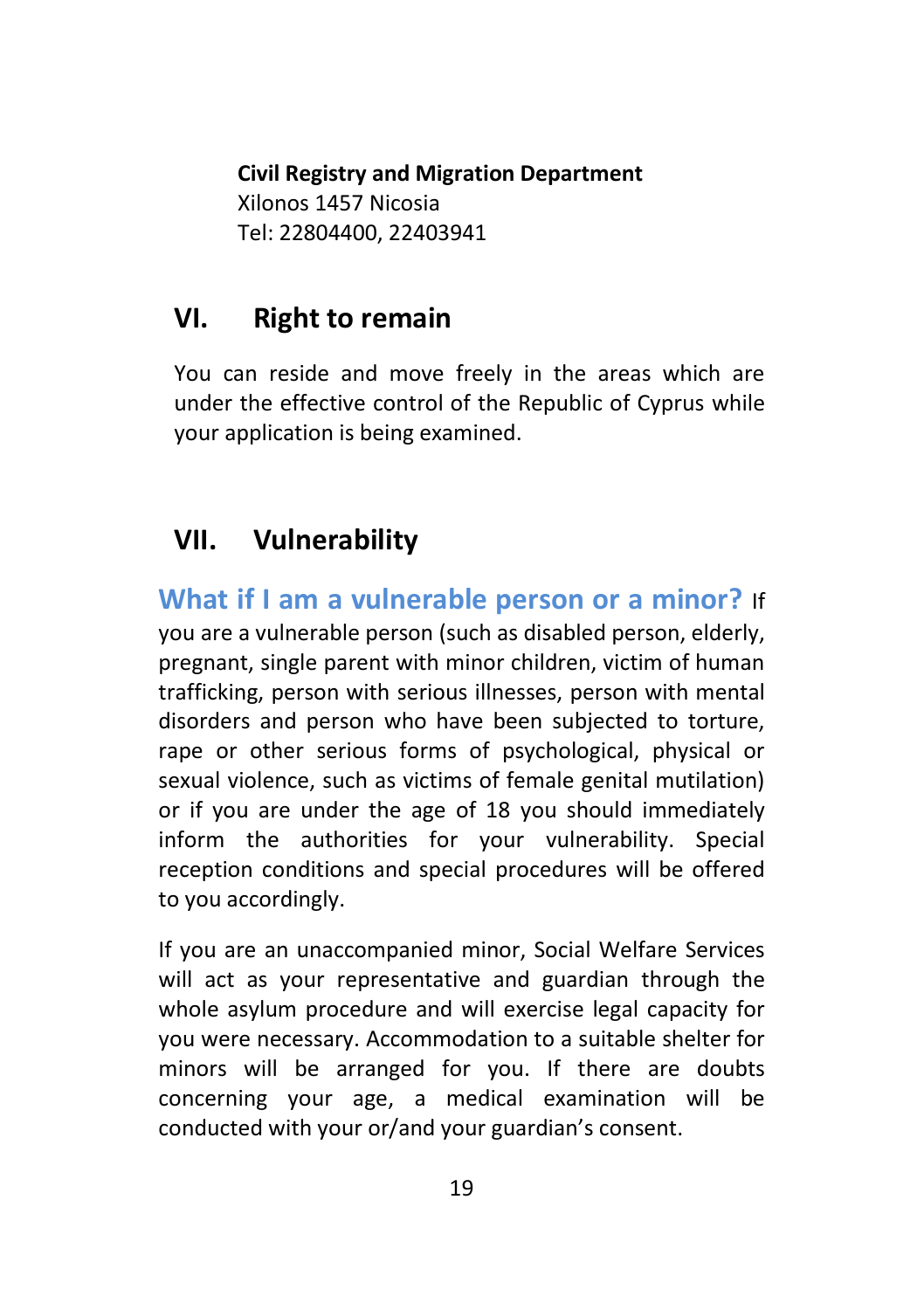## **PART 3: Examination of the Application for International Protection**

## **STEP 1: Personal interview**

## **What will follow after my application?**

- Following your application, the Asylum Service will send you as soon as possible a letter inviting you to an interview. The letter will state the time, date and place for the interview.
- In case you do not show up on that date and time for your interview, your file will be closed and the examination of your application may be discontinued.

In case an emergency arises, due to which it is impossible for you to show up for your interview you MUST IMMEDIATELY NOTIFY the Asylum Service, in order to avoid that your file will be unjustifiably closed. You can inform the Asylum Service by telephone. In such a case, a new date for the interview will be set, on which you have to attend.

## **What can I expect at my asylum interview?**

- The interview is conducted by a trained officer of the Asylum Service, in order to understand in detail and clarify the fact that led you to apply for international protection.
- If you wish, you have the right to a lawyer, or legal counselor to be present during the interview.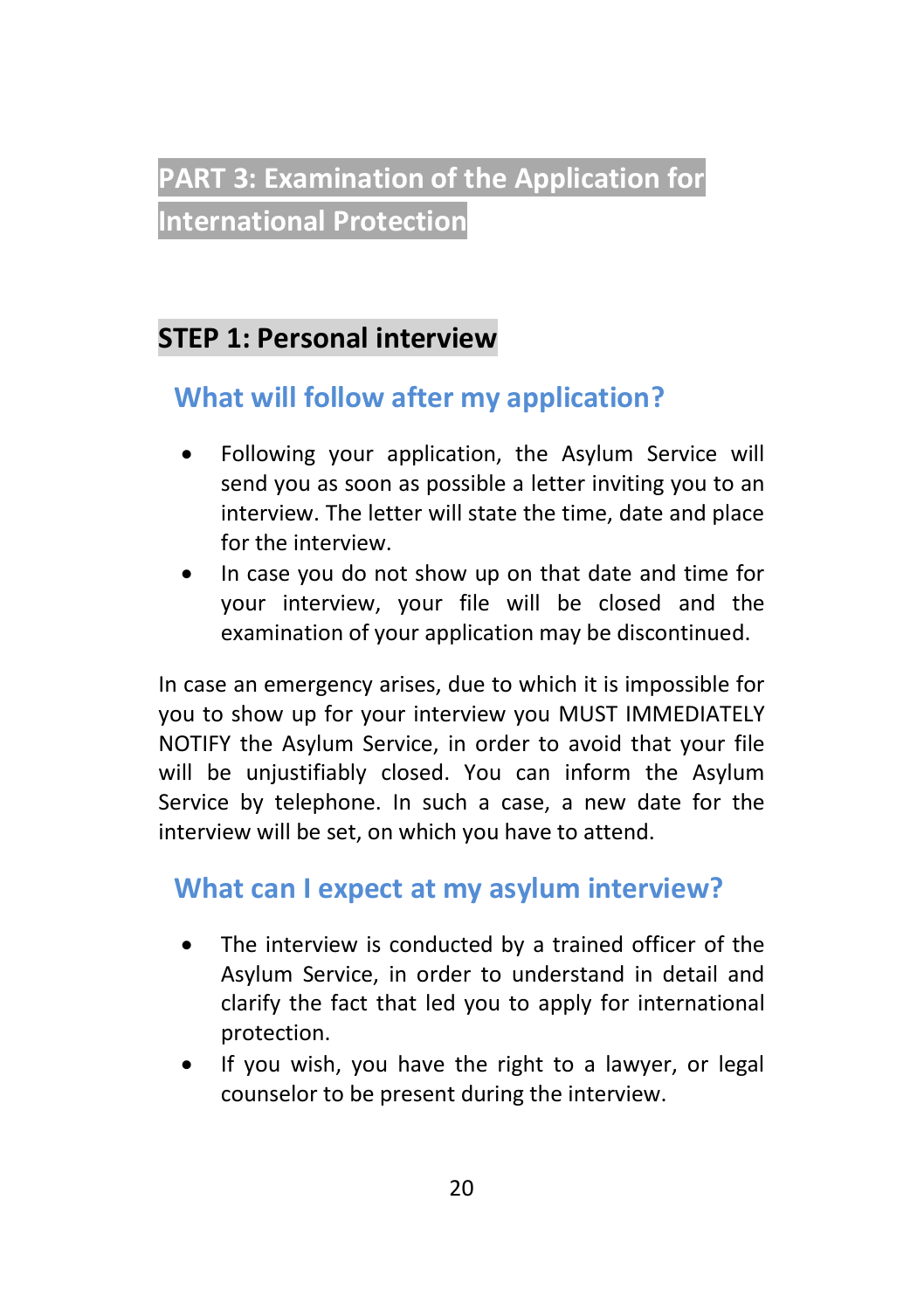- If you are an unaccompanied minor, your representative should be present during the interview.
- If you need an interpreter, the Asylum Service will provide you with one FREE OF CHARGE. You must inform the officer immediately, if you cannot understand the interpreter.
- You can request for interviewer and/or interpreter of the same gender.
- When the interview ends, you must read your statements carefully so as to make sure that what you have said is correctly written and sign the interview record.
- There is a possibility that a second interview may follow, if the officer of the Asylum Service deems it necessary.

### **During the interview:**

- You have the opportunity to explain the reasons you are applying for international protection in detail and give any evidence and documents to support your statements.
- Your statements must be truthful and accurate.

Anything you say during the interview is STRICTLY CONFIDENTIAL. You are therefore expected to respond in detail to the interview questions and provide all relevant information.

## **Can I have access to my personal file?**

You or your legal adviser can have access only once to the information in your personal file upon the basis of which a decision has been made or will be made.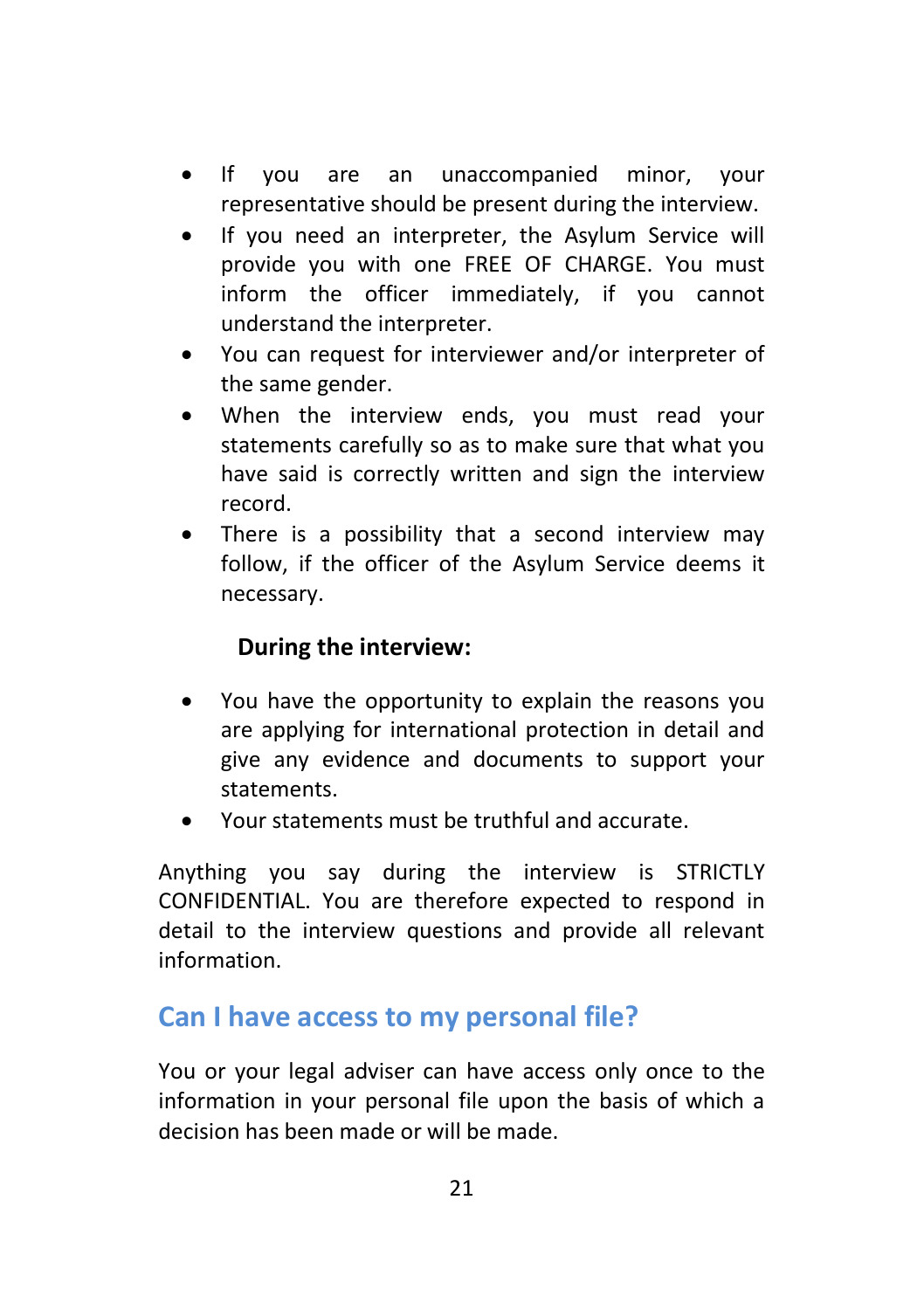## **STEP 2: Decision**

## **What happens if my application is accepted?**

If your application is accepted, you will receive a letter stating the status you would be granted.

By this letter you will be either granted:

- Refugee status; or
- Subsidiary protection status

## **What happens if my application is rejected?**

- If your application is rejected, you will receive a letter explaining the reasons of the rejection.
- You have the right to appeal against this rejection, within the time limit stated in the rejection letter.

## **PART 4: Appeal Procedures**

## **What if I don't know the asylum procedure and how to appeal the negative decision?**

### **Provision of legal and procedural information free of charge on procedures before the Asylum Service**

You have the right for free legal and procedural information on the procedures before the Asylum Service. Upon request, the Asylum Service will provide you with legal and procedural information FREE OF CHARGE, including at least, information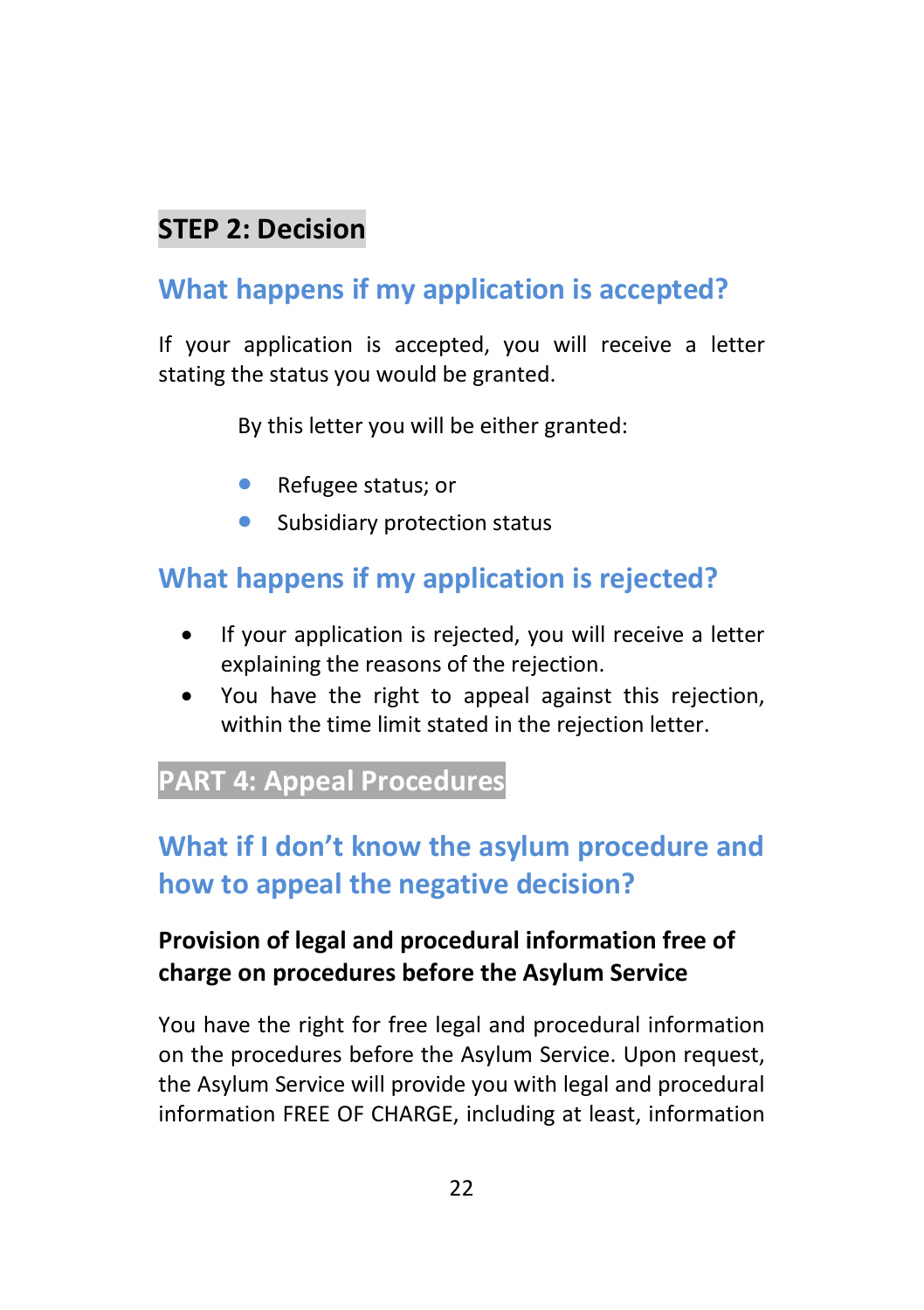on the procedure in the light of your personal circumstances and in case of a negative decision, a clarification of the reasons for such decision and information for the appeal.

## **When can I appeal?**

- You have a right to appeal if your application for international protection is rejected.
- If you have been granted subsidiary protection, you can still appeal against the decision which rejects your claim for refugee status. However, if you appeal to the Refugee Reviewing Authority you will remain under the status of the applicant until a decision by the Refugee Reviewing Authority is issued.
- The rejection letter states how many days you have to submit your appeal, starting from the day you received the rejection letter. You must submit your appeal within this time limit. Otherwise your appeal will not be accepted.

## **Where do I appeal?**

You can appeal before:

(a) **the Refugee Reviewing Authority**. The Refugee Reviewing Authority is an independent administrative body, responsible for examining applications for international protection rejected by the Asylum Service. You can appeal before the Refugee Reviewing Authority, within 20 days from the date of the receipt of the rejection letter.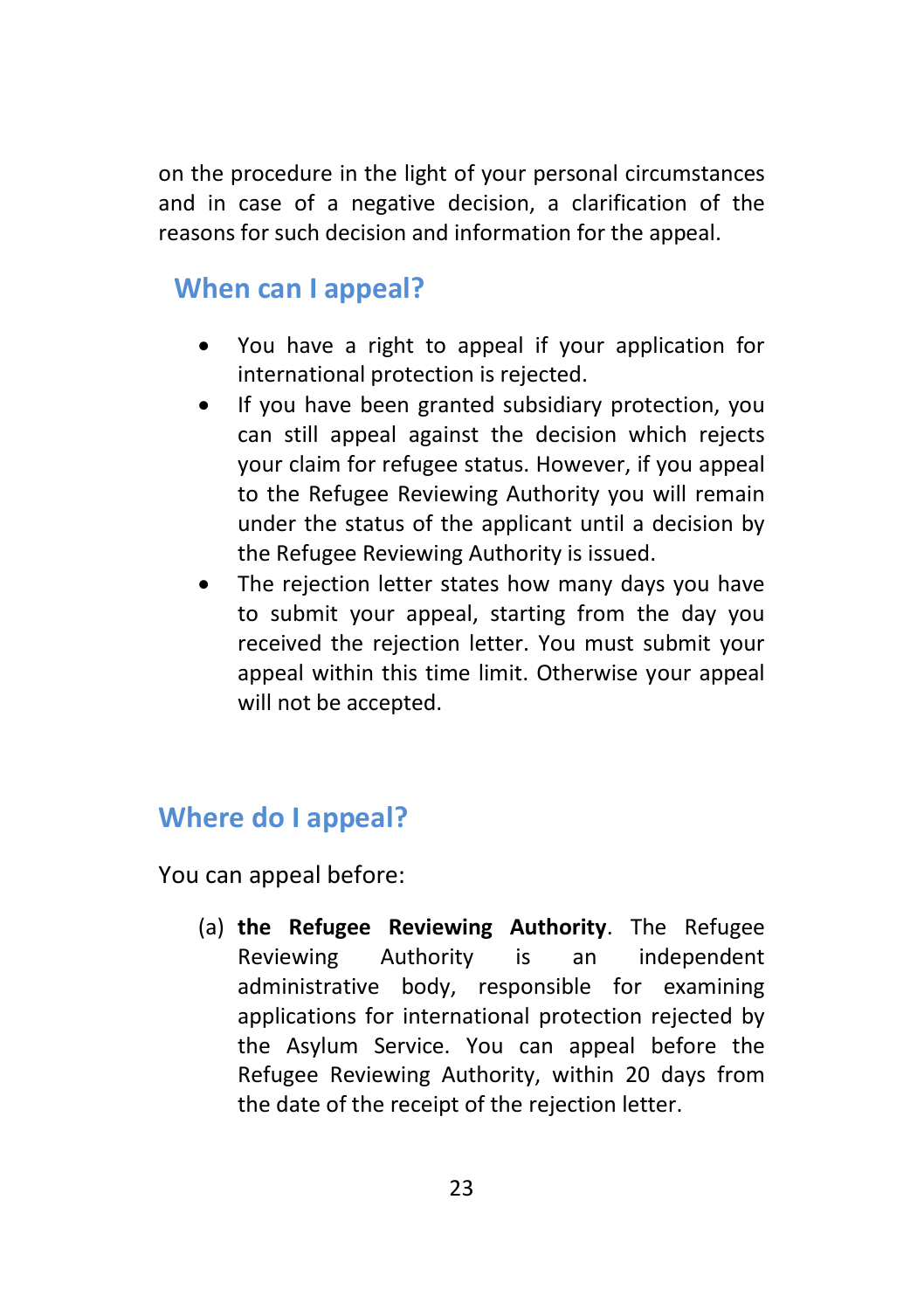### **Contact Information:**

Refugee Reviewing Authority 10-12 Gregoris Afxentiou Avenue, Agios Dometios 2360 Nicosia Tel: 22449160 Fax: 22303809

(b) **the Administrative Court.** You can appeal before the Administrative Court according to the Article 146 of the Constitution of the Republic, within 75 days of the receipt of the decision letter rejecting your application for international protection. You can appeal to the Administrative Court, either against the decision of the Asylum Service, or the Refugee Reviewing Authority's decision. The procedure at the Court is not free of charge. You have however the right to seek free legal aid according to the Legal Aid Laws.

### **Contact Information:**

Administrative Court Charalambos Mouskos Str., 1404 Nicosia Tel: 22865741/22865751/761 & Fax: 22661657

## **Am I entitled to free legal aid before the Administrative Court?**

If you appeal before the Administrative Court and you lack sufficient resources to hire a lawyer/legal adviser, then you have the right to seek free legal aid, according to the Legal Aid Laws.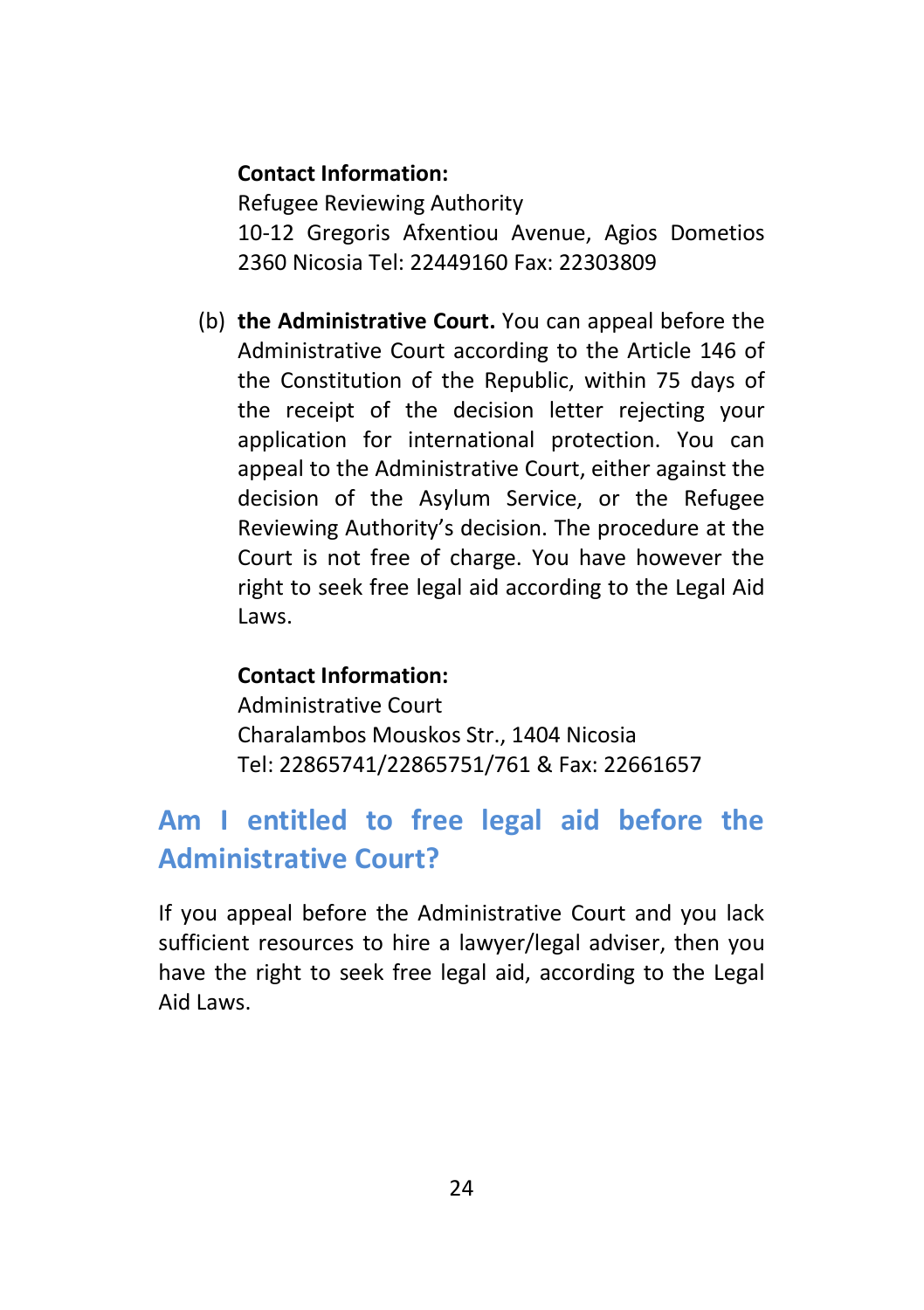### **Contacts details of the legal aid provider:**

Chief Registrar of the Administrative Court Charalambou Mouskou str. 1404 Nicosia Tel.: +357-22865741 Fax.: +357-22865780 Email: [chief.reg@sc.judicial.gov.cy](mailto:chief.reg@sc.judicial.gov.cy)

## **PART 5: Obligations for Applicants**

## **What are my obligations?**

- You must respect and follow the laws and regulations of the Republic of Cyprus.
- You must not leave Cyprus without the permission of the Director of the Civil Registry and Migration Department. If you leave Cyprus without the permission, you may not be allowed to return and the procedures regarding the examination of your application will be discontinued. Therefore, your file will be closed.
- In case you change your address, you must inform within five days or the soonest possible the local Aliens and Immigration Units of the Police, otherwise the procedure regarding the examination of your application will be discontinued and your file will be closed. Therefore, you will be subject to arrest and/or deportation.
- You must respond to the letters addressed to you by the Asylum Service. If not, the procedure regarding the examination of your application will be discontinued and your file will be closed. Therefore, you will be subject to arrest and/or deportation.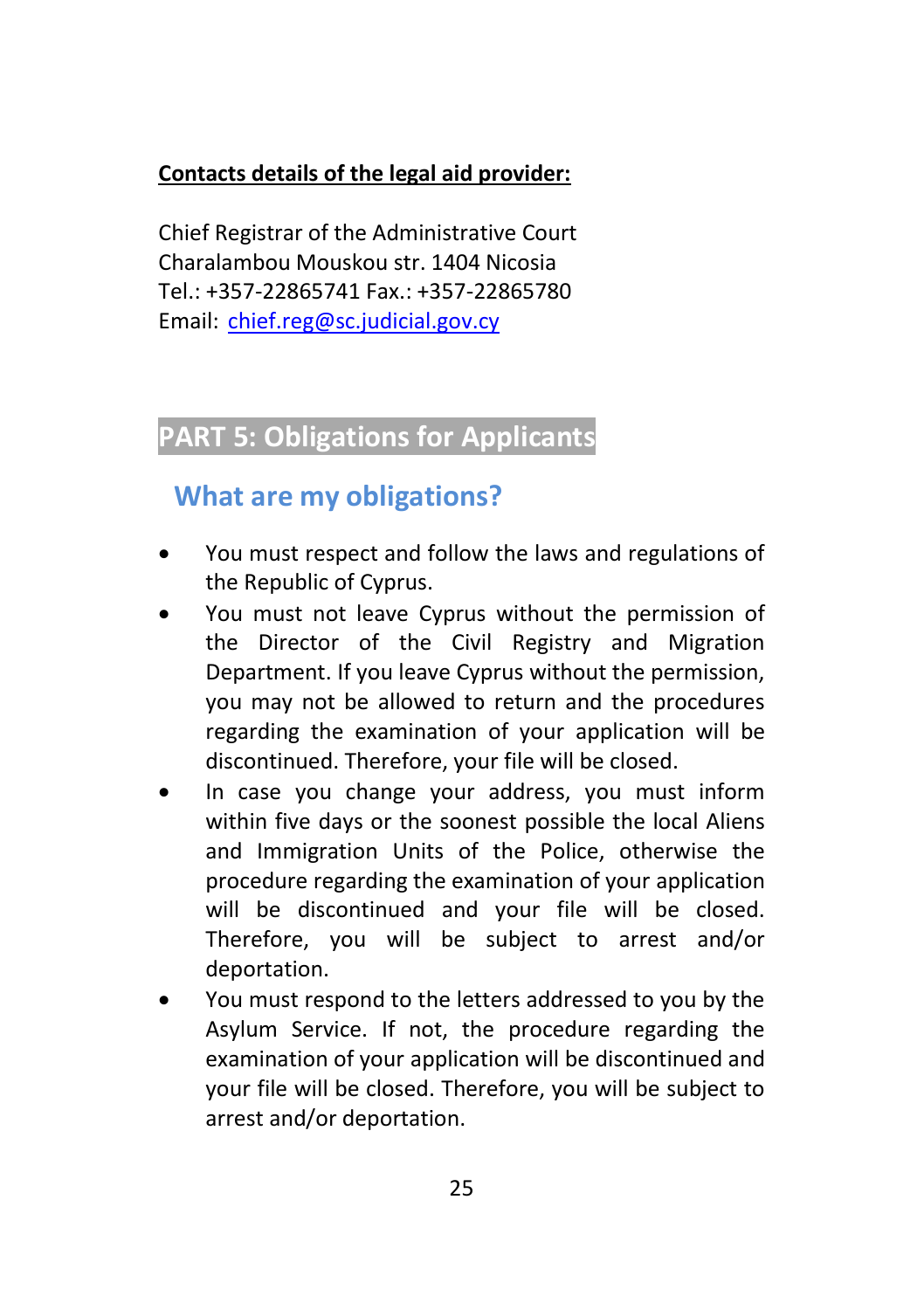## **List of International Organisations and NGOs Providing Services to Applicants**

**UNHCR** (United Nations High Commission for Refugees) 2 Demetrakopoulou Str., 3rd Floor, 1090 Nicosia (Antonis Zenios Tower) Tel: 22359043/57 Fax: 22359037 [cypni@unhcr.ch](mailto:cypni@unhcr.ch)

**IOM** (International Organisation for Migration) Nehru Avenue, P.C. 1102 Nicosia Tel: 22772270 Fax: 2277226[5 iomnicosia@iom.int](mailto:iomnicosia@iom.int)

### **Cyprus Red Cross Society**

3 Kypriakou Erythrou Stavrou Street 2063 Strovolos, Nicosia, Cyprus Tel: 22 504400 Fax: 22 666956 [admin@redcross.org.cy](mailto:admin@redcross.org.cy)

**Cyprus Refugee Council** Stasandrou 9, Flat 401, 1060 Nicosia, Cyprus Tel. +357 22205959| Fax. +357 22205960 | Website: [http://cyrefugeecouncil.org](http://cyrefugeecouncil.org/)

#### **KISA**

Arsinois 48, Nicosia Tel: 22878181 Fax: 22773039 email[: info@kisa.org.cy](mailto:info@kisa.org.cy)

#### **Caritas Cyprus Migrant Center**

Τ.Θ. 56312, 3302 Limassol Tel: 99672602 [caritascyprus.migrants@gmail.com](mailto:caritascyprus.migrants@gmail.com)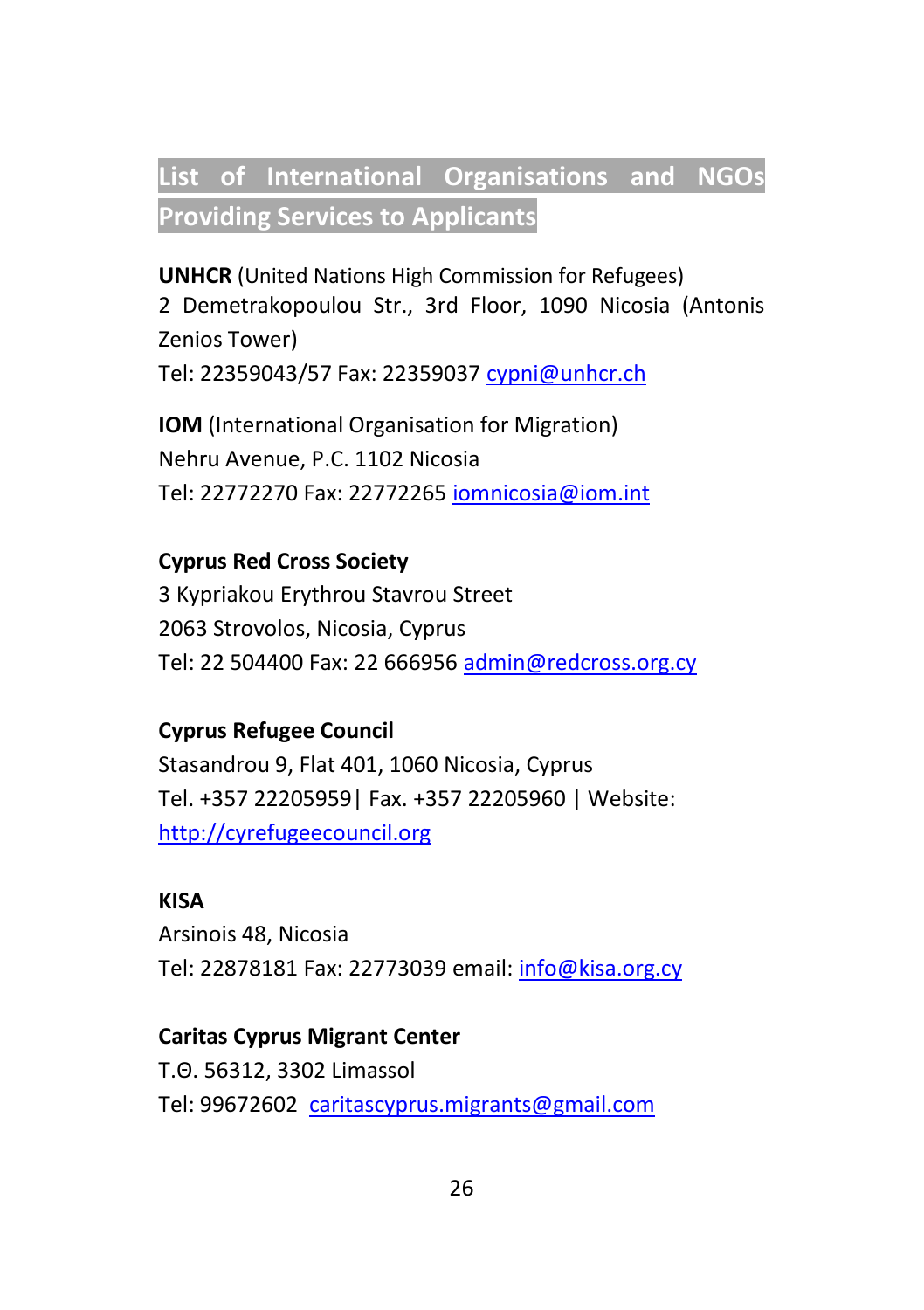### **Mi-Hub**

**Nicosia** 20 Aischylou & Platonos Str., PC.1503

**Larnaca** 8 Apollonos Str., Christodoulides Court, 6016

**Limassol** 230 Agiou Andrea and Katsounotou Str., 3036

**Paphos** 39 Eleftheriou Venizelou Ave., Cronos Center, sh. 1, 8021